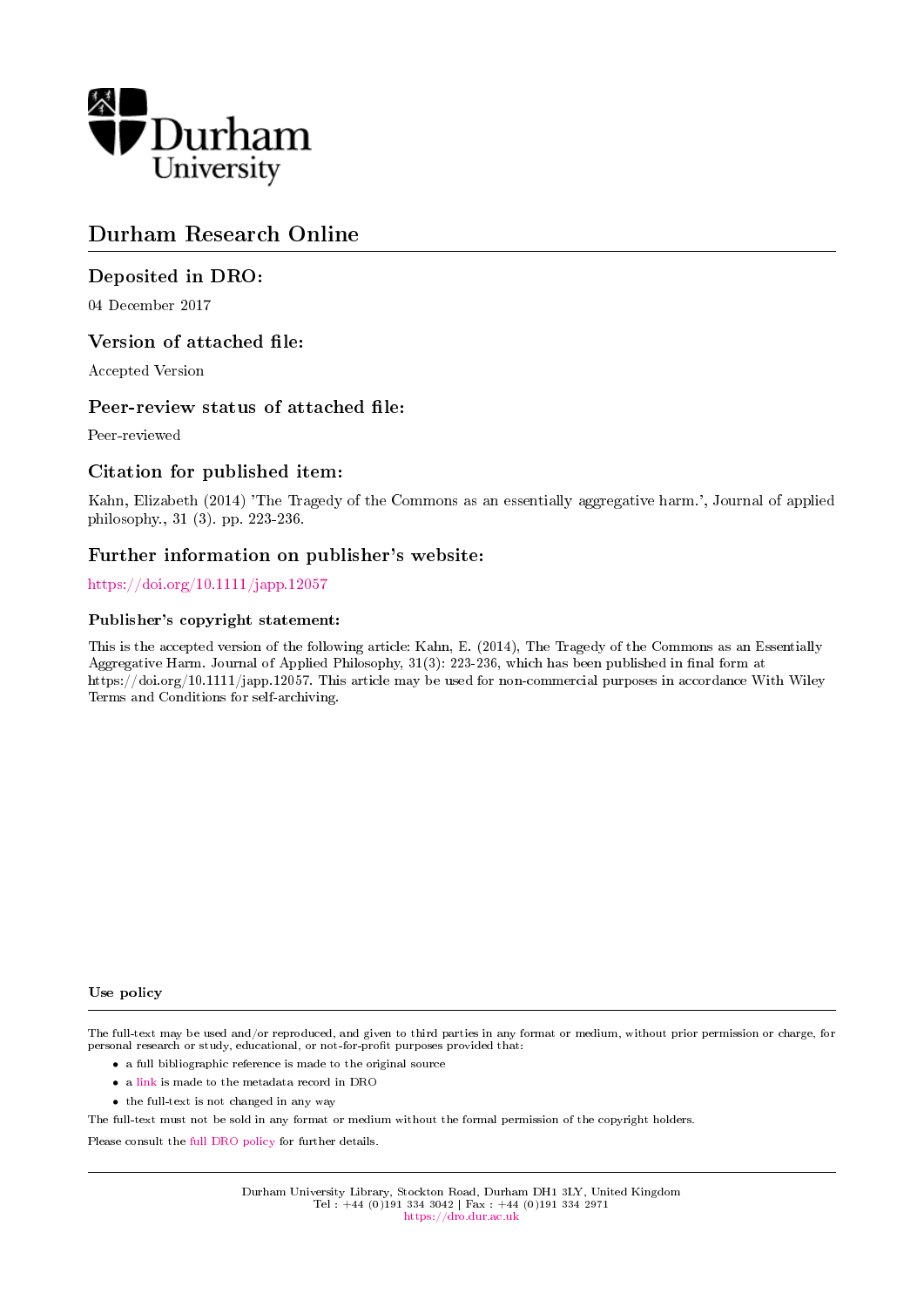# **The Tragedy of the Commons as an Essentially Aggregative Harm<sup>1</sup>**

#### ELIZABETH KAHN

ABSTRACT: *This paper identifies 'the tragedy of the commons' as an essentially aggregative harm and considers what agents in such a scenario owe to one another. It proposes that the duty to take reasonable precautions requires that agents make efforts to establish collective solutions to any essentially aggregative harm to which they would otherwise contribute.*

*Baylor Johnson has argued that the general obligation to promote the common good requires that agents make efforts to establish a collective agreement to avert a potential tragedy of the commons. This article agrees with Johnson's analysis but argues that there are also negative duties, which give commons users additional moral reason to take collective action to prevent the destruction of the utility of the commons. These duties link commons users to resolving this particular problem and provide grounds to demand that they make greater efforts to prevent the destruction of the commons compared to bystanders.* 

*The article suggests that fulfilling negative duties can require establishing collective institutions with the power to regulate human action and interaction. This analysis could be applied to a range of social problems which result from the aggregation of actions and practices.*

# **1. Introduction**

In the much discussed case of 'The Tragedy of The Commons' multiple agents graze animals on a piece of common land, the compound effect of which is that its use to the community is destroyed.<sup>2</sup> Garett Hardin, in his famous paper discussing the problem, states that what is required in such a scenario is mutual coercion mutually agreed to.<sup>3</sup> Instead of considering what it is rational or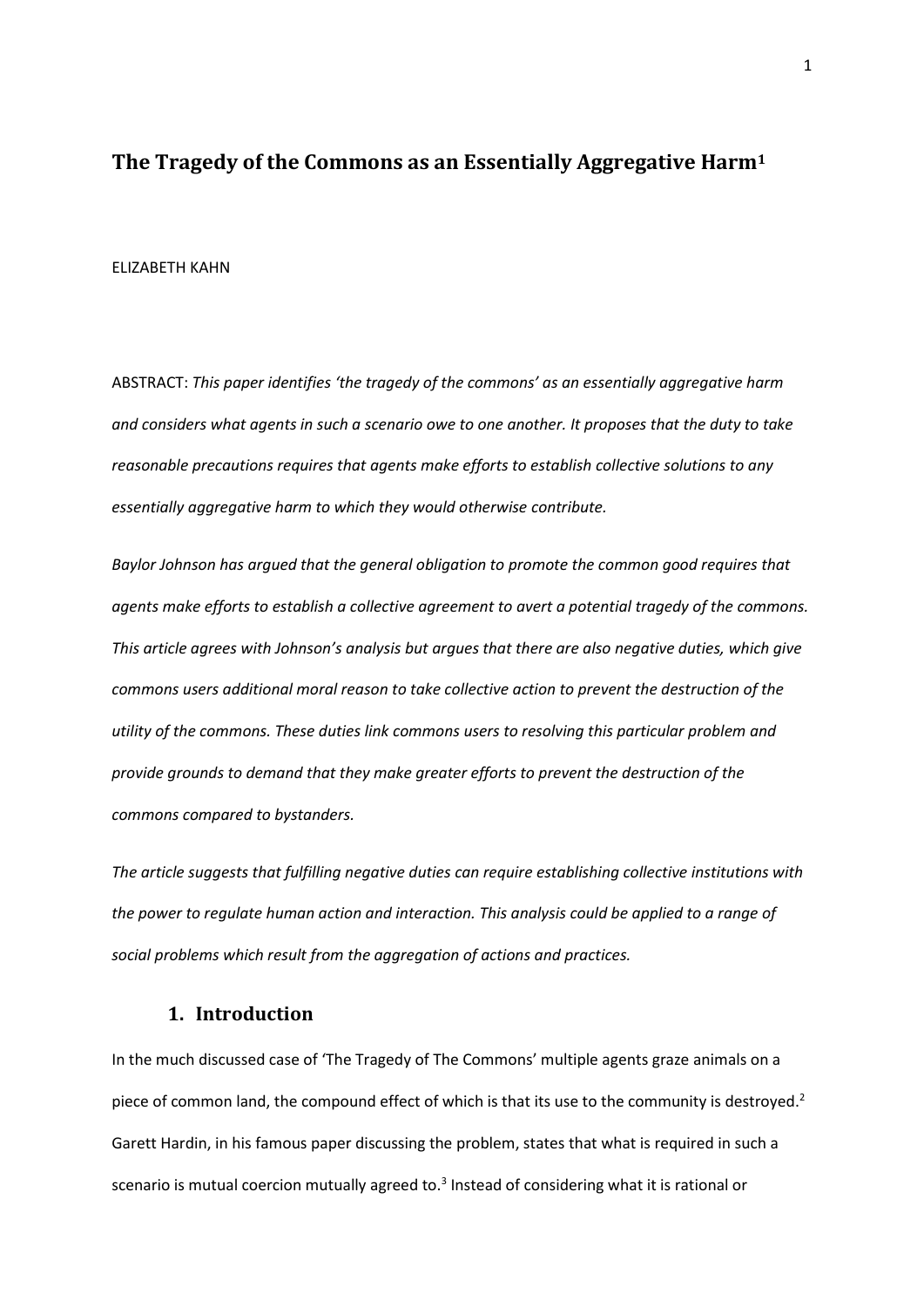mutually beneficial, this paper is concerned with what individuals in such a scenario *owe to one another*. Baylor Johnson has suggested that the general obligation to promote the common good *requires* agents work to establish and effectively enforce a collective agreement that prevents the destruction of the commons.<sup>4</sup> This paper does not dispute Johnson's position. Instead, it observes that the tragedy of the commons involves the threat of essentially aggregative harm and that avoiding the tragedy prevents commons users from making contribution to harm. It suggests that agents have an obligation to take reasonable precautions to avoid contributing to the suffering of others. It proposes that in a commons scenario these precautions include efforts to establish and maintain a collective solution that can prevent the essentially aggregative harm from occurring.

It is significant that there are precautionary duties to avoid these problems in addition to positive duties to resolve them. Understanding duties to prevent significant collective action problems as duties to avoid contributing to harm strengthens the case for making these issues a priority and highlights the connection between the actions of individuals and essentially aggregative problems. Furthermore, the proposed duty links commons users to resolving *this* particular problem rather than promoting the common good in general. It also provides moral reason to demand more from commons users than can be demanded from mere bystanders.

There are those who accept the demands of negative duties but either reject a general positive obligation to promote the common good or claim that this is a humanitarian duty that is not a demand of justice. My account offers a moral reason that even these more minimal accounts of obligations can accept.<sup>5</sup>

By analysing the obligations which apply in this specific example I aim ultimately to draw more general conclusions about moral demands in situations where an individual's actions have indirect effects on the prospects of others. I hope that this analysis can be applied to a range of political and social problems that result from the aggregation of actions and practices.<sup>6</sup>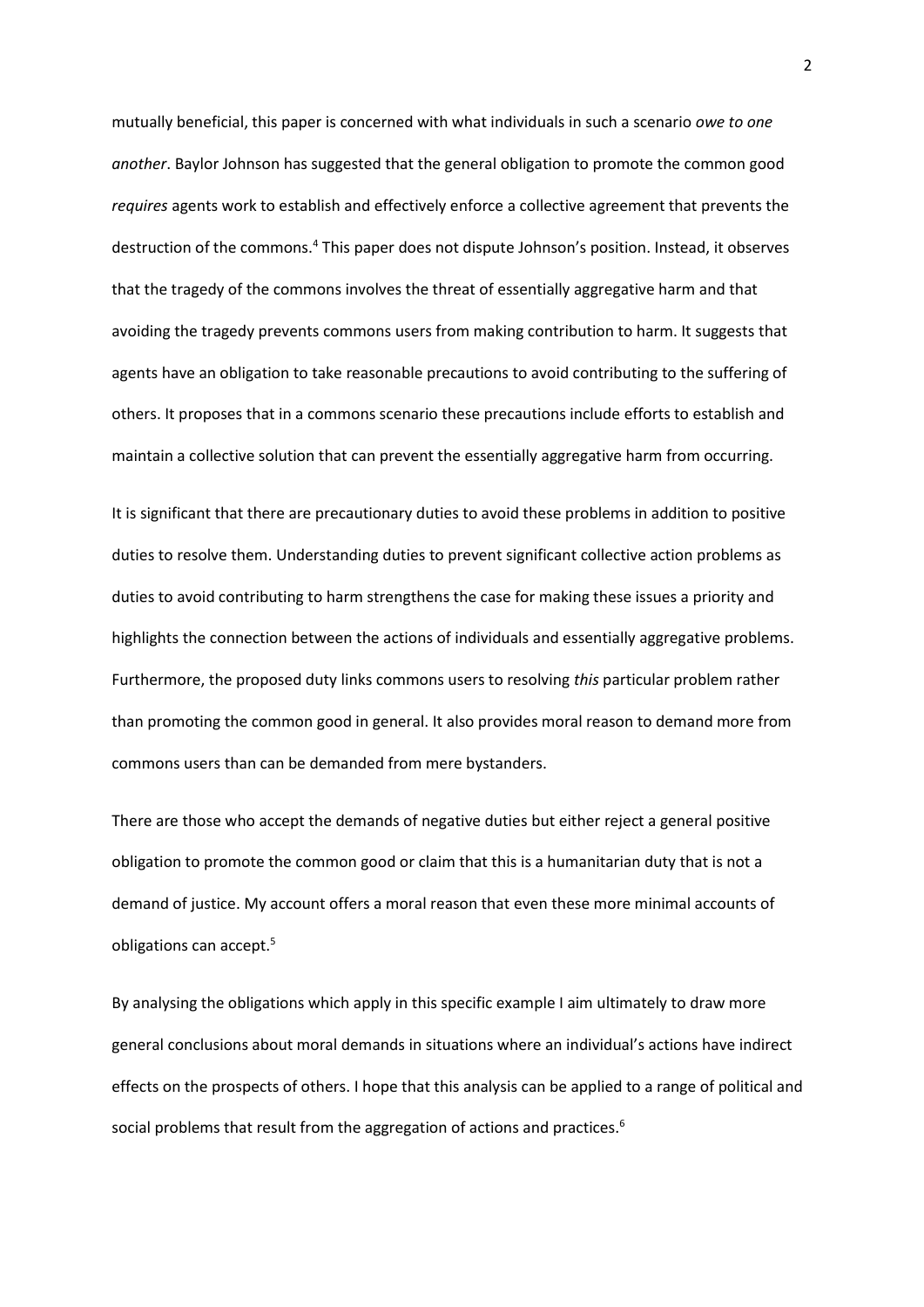This paper assumes that there is a set of norms which should be adhered to by all out of consideration for other persons and that the precise nature of these norms can be determined through reasoned argument. It assumes that moral obligations can be determined through a process of reasoning that considers whether the obligation in question can be justified to all affected parties in terms that they cannot reasonably reject. Moreover, the argument begins from the assumption that there is a general moral obligation to avoid unjustly harming the essential interests of others.<sup>7</sup>

The paper starts by introducing an example of 'the tragedy of the commons' and outlining Johnson's account of the moral obligations that arise in such scenarios. It suggests that we should consider negative duties relevant in this scenario in addition to the positive duties identified by Johnson. The second section explores this possibility. It discusses holding individuals responsible for threatening the viability of the resource and holding the group collectively responsible for the threat. It proposes that the case discussed involves an essentially aggregative harm. In the third section, the obligation to take reasonable precautions to prevent contribution to essentially aggregative harm is introduced. The idea that commons users are obliged to make efforts to establish a collective agreement as a precaution to prevent contribution to the destruction of the resource is discussed. This suggestion is compared to other strategies for avoiding contribution to essentially aggregative harm. The penultimate section briefly discusses potential objections to the proposed obligation and the paper concludes by considering possible applications of this analysis.

### **2. The Tragedy of the Commons and Harm**

Consider a situation in which a group of people graze sheep on a piece of common land. The situation is such that if too many animals are grazed on the land its utility to the community will be destroyed. Imagine that the situation is such that those grazing sheep on the commons rely on this practice as their sole source of income; they use the meat and wool to feed and clothe themselves and their dependents. Thus, if the commons is permanently damaged these people will suffer deprivation. In such a scenario, an individual grazer's has a prima facie interest in having as many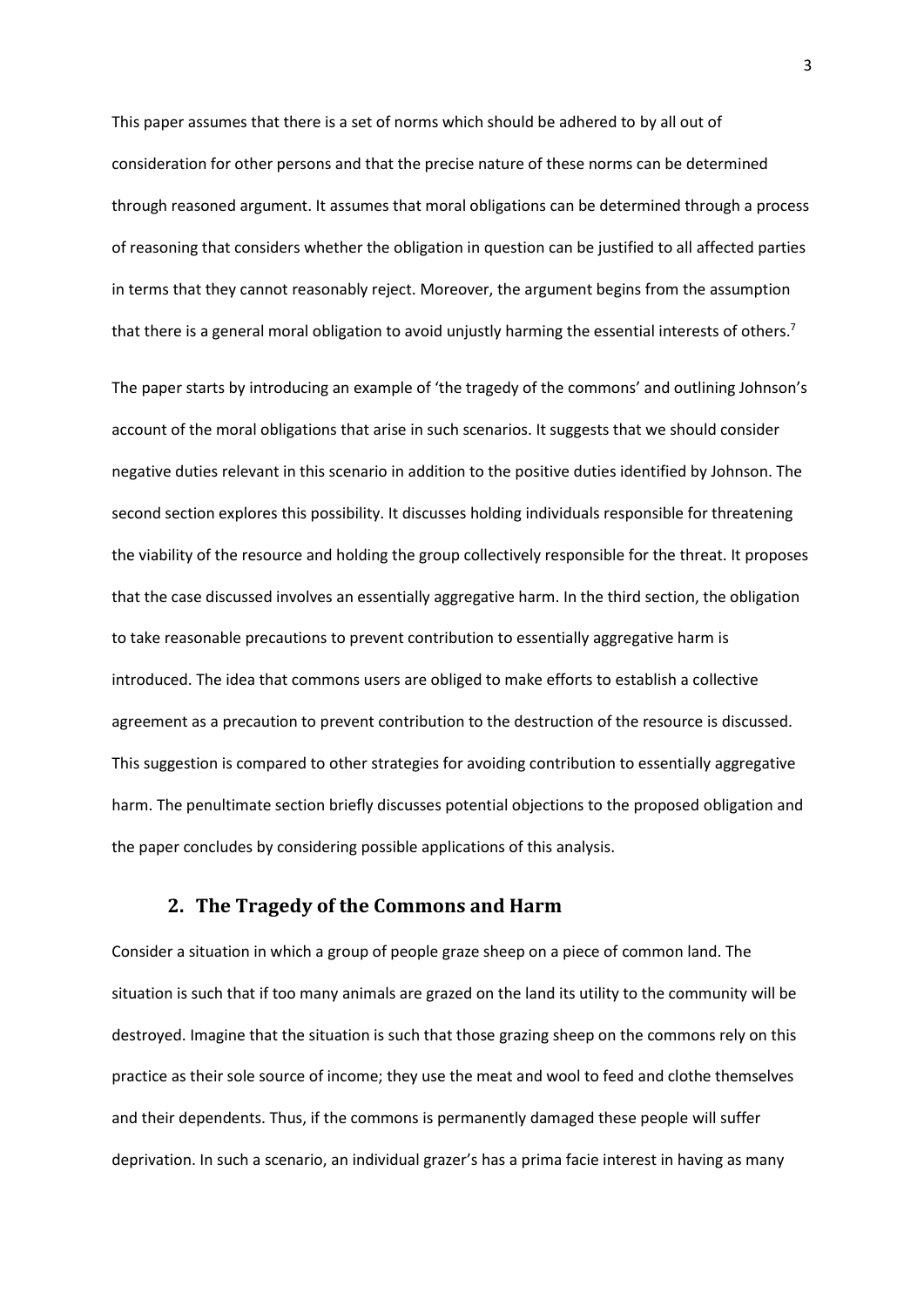animals on the commons as can be accommodated without risking the utility of those sheep they currently have grazing. Whilst the use of the commons remains unregulated, commons users are vulnerable to being deprived of the common resource as a result of over-grazing.

In such a scenario there is very little any particular commons user can do to guard against the degradation of the common resource through over-grazing. However, the possibility of engaging in collective action offers commons users a way to avoid the destruction of their shared resource. Commons users could work together to regulate the use of the commons so as to prevent it utility from being destroyed. Under such a scheme, commons users would have reasonable assurance that their efforts would not go to waste and that the tragedy would be avoided. Furthermore, by acting together they could fairly share the burden of protecting the resource.

Those who wish to continue grazing animals on the common have a prudential reason to engage in such collective action. Baylor Johnson argues that potential contributors also have moral reason to work with others to establish such a scheme.<sup>8</sup> He suggests that it is part of an imperfect general obligation to promote the common good. This obligation to promote the common good is a positive duty. Marion Hourdequin in her discussion of Johnson's work also acknowledges an obligation to work with others to prevent the tragedy of the commons. However, she does not discuss the precise nature of this obligation. This is chiefly because her article focuses on demonstrating that agents are obliged to reduce their personal contributions to a tragedy of the commons.<sup>9</sup>

The threat to the commons is the result of human action rather than natural forces: the fact that so many animals have been put to graze on the common is what threatens the viability of the resource. Thus, the tragedy of the commons can be considered harm rather than misfortune because the problem is the net result of human action. In cases where a potential problem is humanly caused there are often negative duties to avoid the problem in addition to positive duties to avert the problem. In order to determine whether there are negative duties in a tragedy of the commons it will now be considered who is responsible for causing the damage if the commons is destroyed.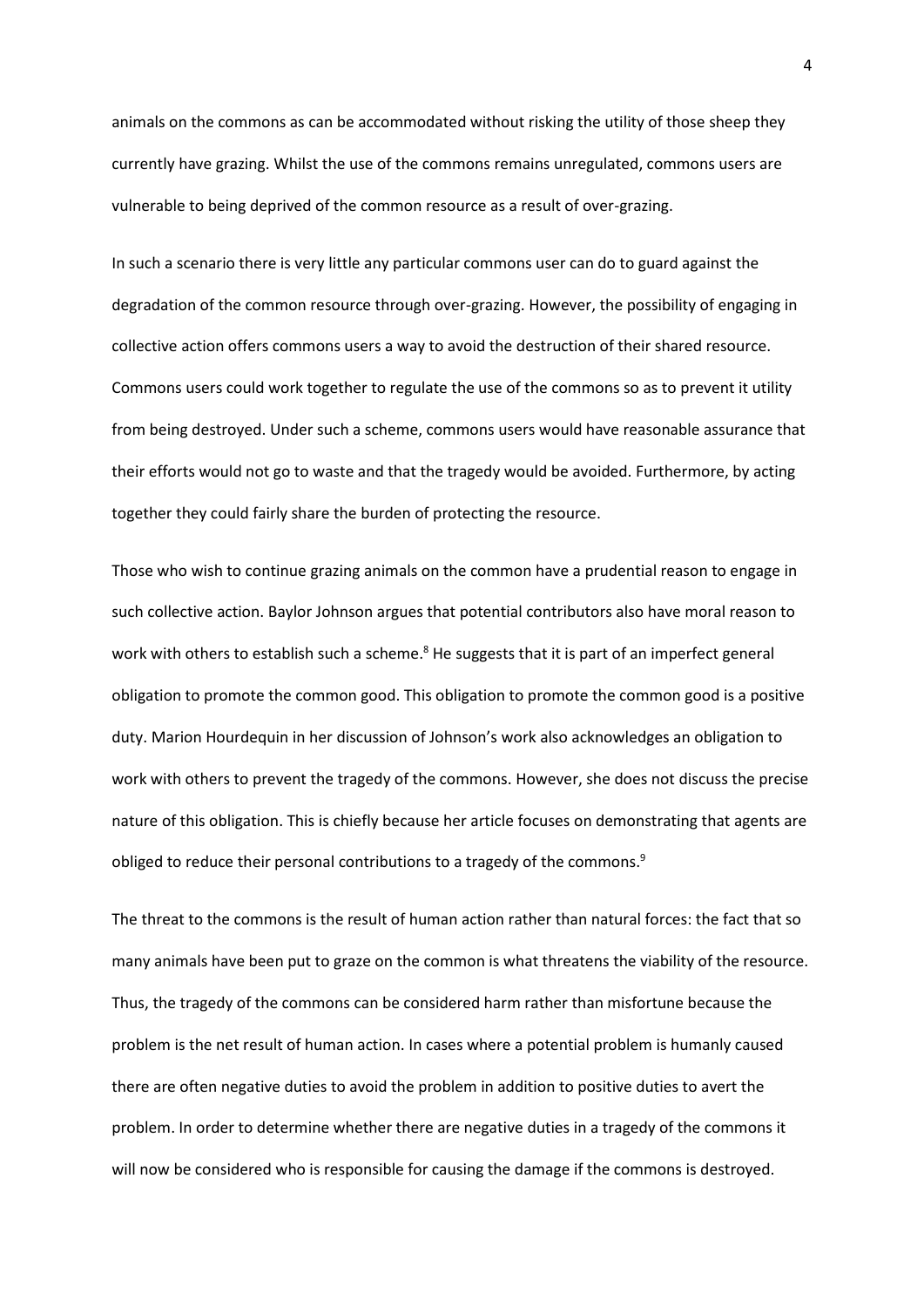When there is one human factor that contributes to a state of affairs amongst a host of natural and predictable background factors we usually identify the human action as *the cause*. However, in the case of the tragedy of the commons many different actions come together to destroy the utility of the resource. When there are multiple human factors which contribute to a problem sometimes we can often identify a morally responsible party by isolating the agent who intended to cause a particular result. However, no commons user intends to destroy the utility of the resource. Another way that a morally responsible party can be identified is by singling out the contributing actor who does something unusual or violate an established norm. In such cases any other contributing factors can be considered part of the 'natural background'. However, in the commons case it is impossible to isolate any commons user who acts unusually or violates an established norm. Hence, there is no clear basis for isolating a single responsible party.

Perhaps instead we should consider whether the group as a whole could be held morally responsible in the event that the commons utility is destroyed. In her work on collective moral responsibility Tracy Isaacs argues that groups can be responsible for what they cause if they fulfil certain conditions. She defines two sorts of collective that can be held responsible for their actions. The first is an organisation. In an organisation individuals knowingly join a collective enterprise and selfconsciously act to further the organisation's goals. These organisations have decision-making mechanisms that determine the goals and strategies of the organisation. The other example of a morally responsible collective that Isaacs highlights is a 'goal orientated collective'. A goal orientated collective is a group of individuals with a collective goal. All those who share in this goal are part of the collective. The goal is essentially collective because the individuals intend to do something with others; usually something they cannot achieve alone. Goal orientated collectives need not have a formal decision making procedure or extensive organisation. All that is required is that they have a shared collective intention and that they alter their individual actions to be responsive to the actions of others. 10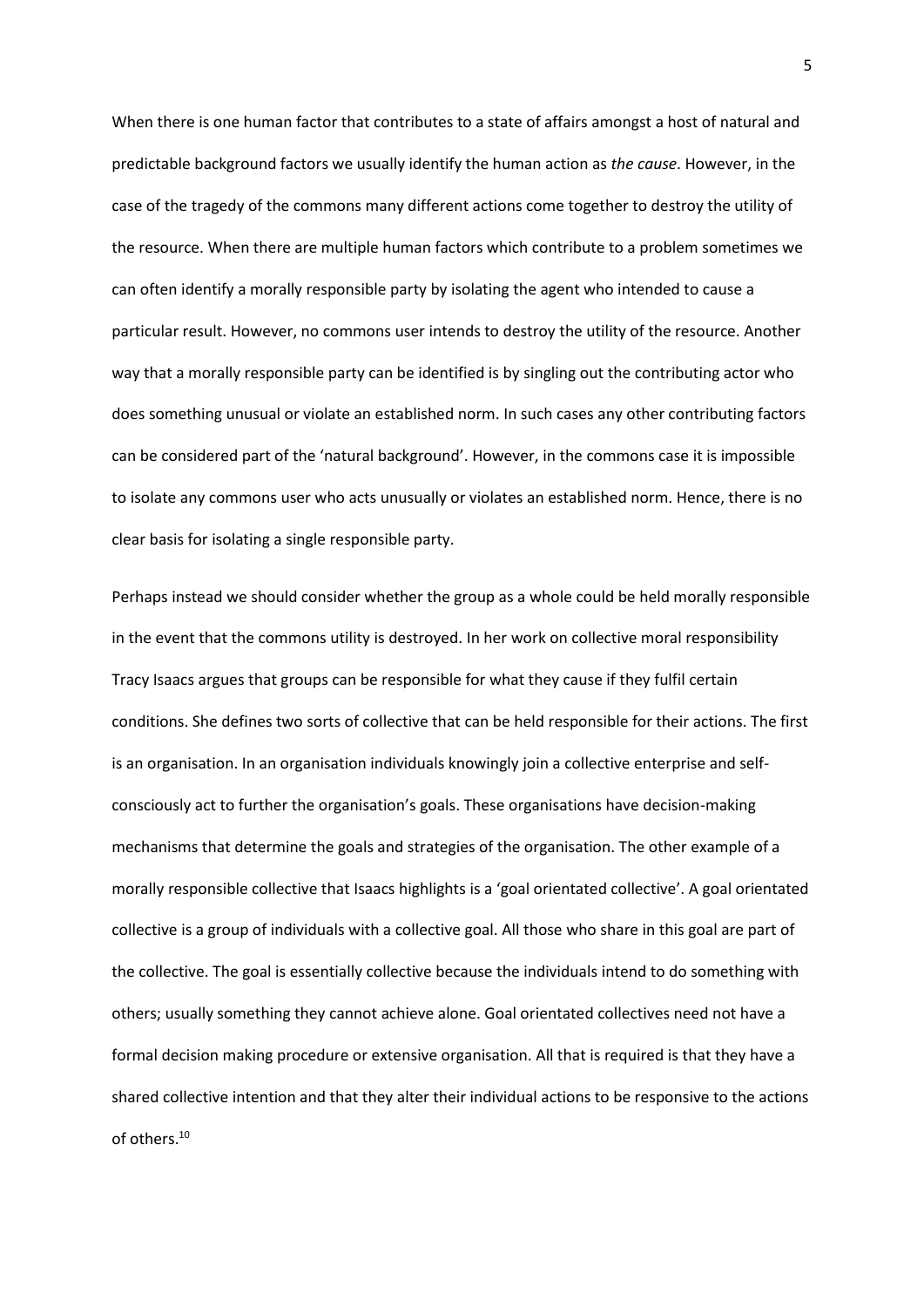The users of the commons do not intend to take part in any collective project or organisation. This suggests that the group of all commons users cannot be held responsible for the destruction of the common resource. The group who graze animals on the commons have no organisational structure. Nor do they share a collective goal. Each is consumed with an individual project: grazing their animals on this land. The destruction of the utility of the commons is not the foreseeable result of some collective enterprise. Hence the group cannot be identified as either a goal orientated collective or organization.<sup>11</sup> Without some form of organisation or shared collective goal commons users are just a random set of individuals. Thus, the concept of collective causal responsibility is inappropriate for considering the situation of individuals unilaterally contributing to a collective action problem.

### **3. Essentially Aggregative Harm**

The group of individuals that contribute to the harm can be identified as a set only because they all contribute to a potential problem. This makes them an aggregate rather than an organisation or a group of individuals engaged in a shared project. The tragedy is an aggregative problem because it is the result of the aggregation of a number of independent actions.

Harm can be classified as aggregative when it results from a number of contributory actions. In cases of *essentially* aggregative harm the harm in question would not result from any one of the contributory acts if they were performed in circumstances where the other contributory acts did not occur.<sup>12</sup> Furthermore, an essentially aggregative harm is more than the sum of many acts which are harmful rather it is a harm that only results when the actions in question occur together.

In her discussion of essentially aggregative harm, Judith Lichtenberg distinguishes essentially aggregative harms from aggregative harms which are made up of individual acts that are wrong in themselves.<sup>13</sup> However, it is possible that several actions which are wrong in themselves contribute to a different harm which is more than the sum of its parts and thus is *essentially* aggregative. For example hunting an animal to extinction is an essentially aggregative harm. Suppose that each act of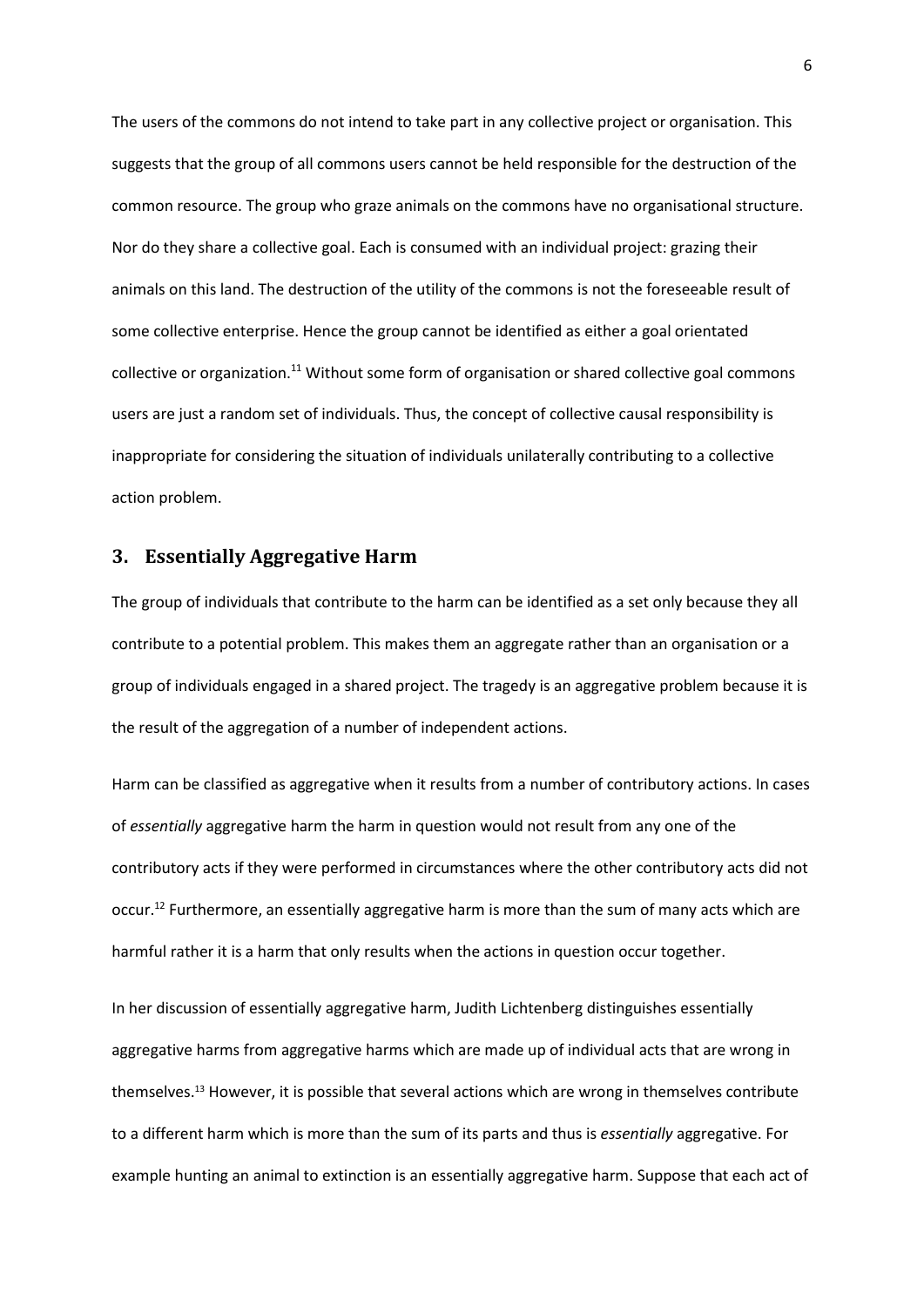hunting is wrong in itself. This would not change the fact that causing extinction is an essentially aggregative harm. This is because hunting an animal to extinction involves removing a species from existence: this is a wrong over and above the wrong that is killing a large number of animals for pleasure. Hence, even if hunting is wrong in itself, hunting to extinction can be considered an essentially aggregative harm.

In the case under discussion, the destruction of the utility of the resource is not simply the sum of many distinct acts of degrading the common by grazing animals on it. Adding a sheep to the common does not necessarily cause any degradation to the utility of the land. In fact adding an additional animal in some circumstances can actually improve the utility of the land. However, if too many animals graze on the common land its utility to the community will be destroyed. This suggests that if the commons is destroyed it will be an essentially aggregative harm. Given that commons users simultaneously graze sheep on the land it is unclear whether any particular animal can be identified as degrading or improving the utility of the land. In fact, given that sheep breed commons users decide whether or not to kill a particular sheep or lamb rather than whether to actively introduce an animal at a particular time. Thus, one cannot easily isolate particular acts of grazing an animal which occur after a certain tipping point has been reached and judge them as degrading the common. Thus if the common is destroyed the outcome cannot be blamed on any final act of introducing an animal to the common.

Essentially aggregative harms are interesting for several reasons. Unlike regular harms no single agent (either a collective agent or individual person) is morally responsible for the harm caused. Furthermore, essentially aggregative harm cannot be reduced to a collection of distinct individual harms for which agents can be held morally responsible. Thus it seems no agent can be held responsible for an essentially aggregative harm. This makes it difficult to assess these scenarios normatively. Yet, it would be wrong to treat an essentially aggregative harm as simply a misfortune.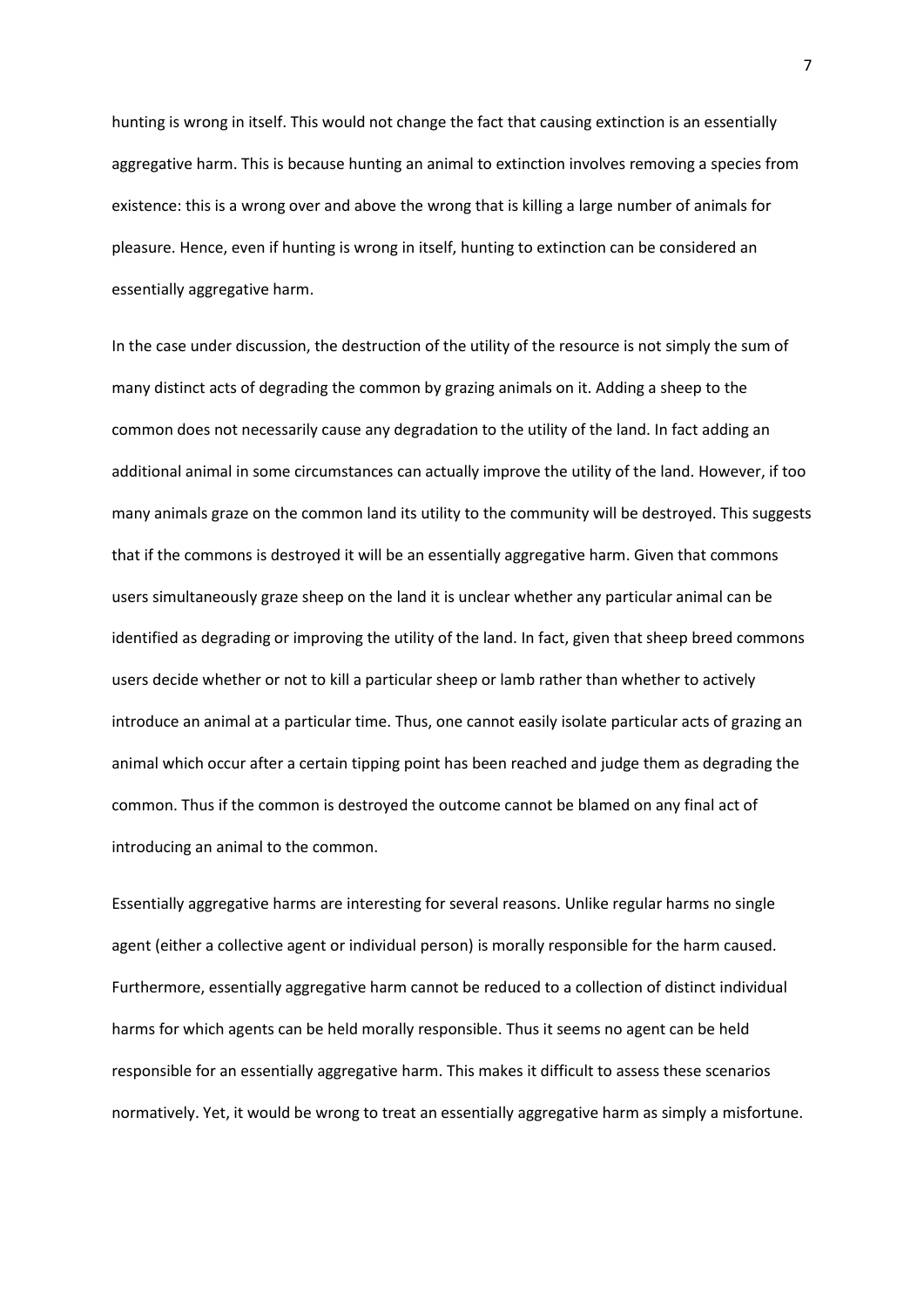Essentially aggregative harms are humanly caused; they will not occur unless a set of people act in a particular way. Thus essentially aggregative harms present a puzzle for moral theory.

Essentially aggregative harms can occur even when every actor's actions are impeccable when considered in isolation. Forms of essentially aggregative harm, like the tragedy of the commons, in which the contributory actions are not wrong in themselves are particularly interesting because these cases pose a dilemma as to whether any negative duties have been violated.

The idea that contribution to essentially aggregative harm is morally significant is intuitively appealing.<sup>14</sup> In the following section I will consider what additional obligations those with a causal connection to a potential tragedy of the commons have and what these obligations require them to do.

## **4. Avoiding Contribution**

It could be argued that agents have a negative duty that requires that they do not to contribute to essentially aggregative harm. However, there are reasons to doubt that there is a general prohibition on contributions to essentially aggregative harm. In modern society it is likely that many of an agent's actions make small contributions to aggregative harm. In these conditions a prohibition of this kind could have a paralysing effect.

Worse still, agents often have moral reasons to keep taking actions that risk coming together with the actions of others to cause harm. For example, engaging in the consumption of goods produced in poorer states is one way in which people in the modern world risk contributing to essentially aggregative harm. However, the benefits trade offers people from poorer states provides moral reason not simply to withdraw from consuming products made in poorer states. Furthermore, the moral reasons in favour of such a prohibition are often relatively weak because the connection between contributors and essentially aggregative harm is often weak. Furthermore, as Baylor Johnson notes, in many cases refraining from making a contribution to a potential essentially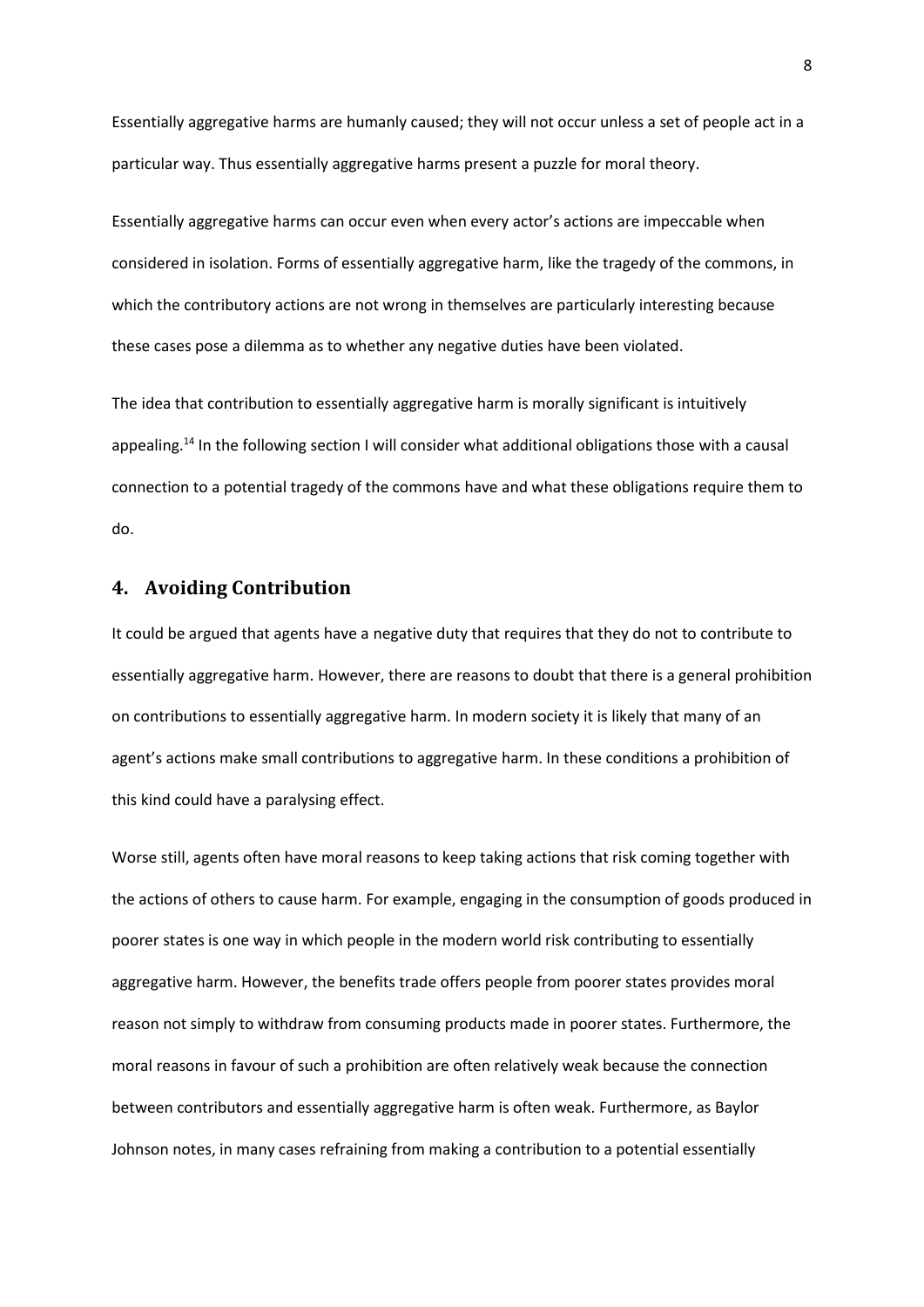aggregative harm will not prevent the harm from taking place and will make no significant difference to the seriousness of the problem.<sup>15</sup>

The connection between a contribution and essentially aggregative harm suggests that the action should be avoided. However, there may be other moral considerations that outweigh this prima facie obligation. These considerations include the demandingness of complying with the obligation, the likely consequences of making a contribution and the likely consequences of refraining to contribute. In cases where avoiding the contribution is extremely costly, the contribution is unlikely to make a significant difference to the seriousness of the harm and there are moral reasons in favour of contribution, the prima facie demand is likely to be outweighed by these other important considerations. However, in cases where avoiding contributions is not excessively costly, there are no moral reasons in favour of contribution, each contribution makes the problem worse, and the harm is significantly serious, it is likely that agents have an obligation to avoid contributing.

The significant interest people have in pursuing their own ends and living their lives without interference from others offers a moral reason to limit the extent of agents' moral obligations to avoid contributing to essentially aggregative harm. However, people's interest in avoiding being the victims of essentially aggregative harm offers good reason to prohibit contributions to such harm. A balance must be struck between these competing demands. The discussion above suggests not that there is no obligation to avoid actions that contribute to an essentially aggregative harm. Instead it suggests that it is unreasonable to demand agents always avoid contributing to essentially aggregative harm. I thus propose that there is only an obligation to make *reasonable efforts* to avoid contributing to essentially aggregative harm.

In the tragedy of the commons case described, the only way commons users can ensure they do not contribute to the destruction of the common resource is to remove all their animals from the pasture.<sup>16</sup> However, removing one's sheep from the commons is very costly and will not significantly decrease the risk of the commons being destroyed. This is because it is likely that the outcome is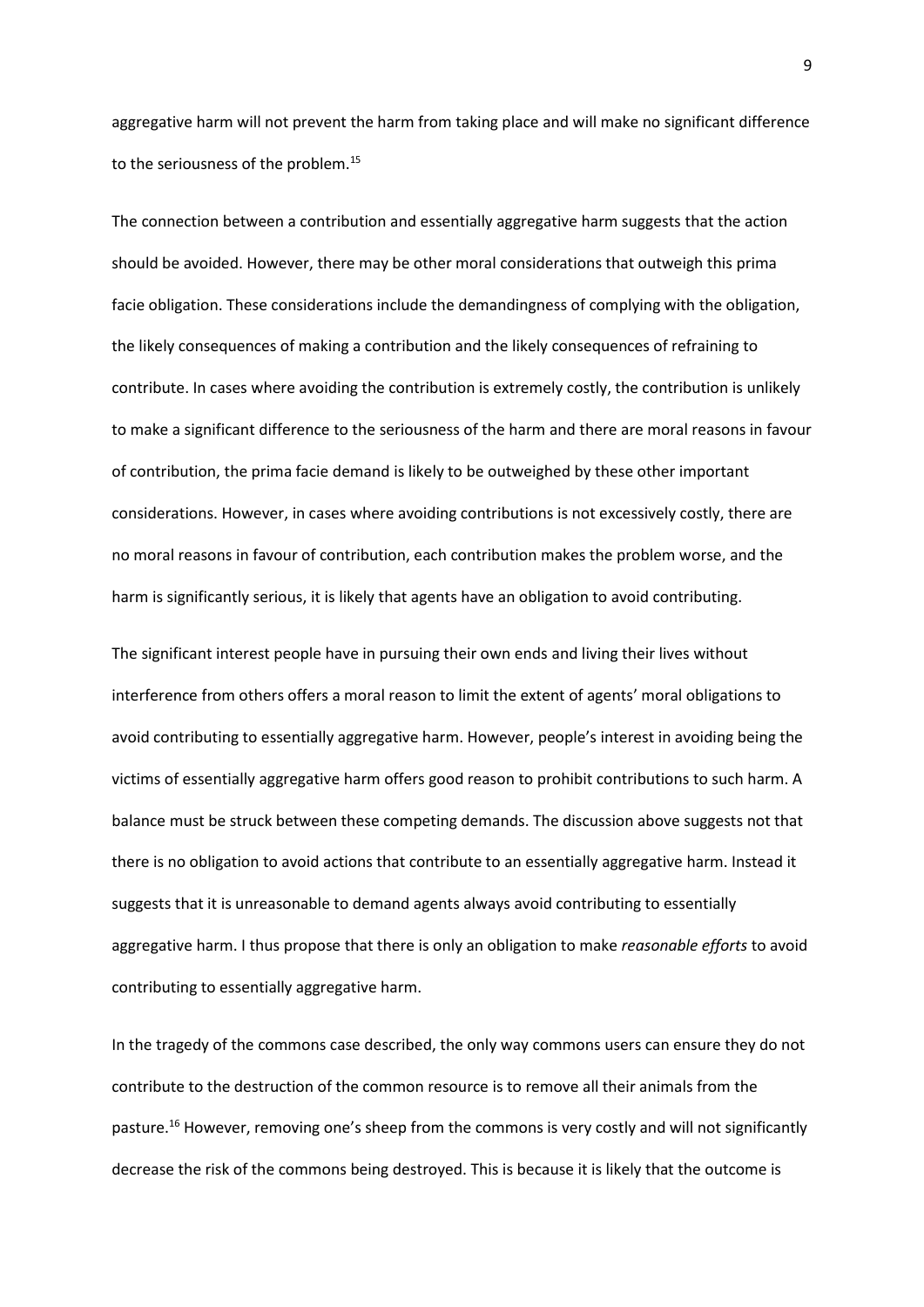over-determined. Furthermore, it is possible that any decrease in use by one individual will be taken up by another such that the number of sheep on the common will not even be reduced as a result of an individual's restraint.<sup>17</sup> In this case the action demanded – avoiding grazing – is as costly as the outcome of the essentially aggregative harm, which is that agents cannot graze their livestock. In the example under discussion it is specified that people rely on the commons as their sole source of income. In such conditions, it would be unreasonable to demand agents refrain from utilising the commons. This is because complying with such a demand would undermine their most basic and fundamental interests: it would prevent them from feeding and clothing themselves adequately. Their dependence on the resource is what (at least in part) grounds the demand to preserve the common resource.<sup>18</sup> This dependence also offers a moral reason against banning people from using the common. The demand that agents refrain from grazing animals on the commons is unreasonable because the cost of complying is too high to justify the action. Furthermore, in the particular example laid out here, the fact that the grazers need to feed and clothe their dependents offers a moral reason in favour of grazing animals on the common. In these conditions contribution to essentially aggregative harm is justifiable.

Preventing the destruction of the commons through collective agreement is a way in which commons users could avoid contributing to the essentially aggregative harm without sacrificing their own access to the commons. This means that it represents a strategy for preventing the destruction of the commons (and thereby avoiding contributions to its destruction) which is not overly demanding and which promotes the common good. I will now explore whether making efforts to establish such a collective agreement can be required by the duty to make reasonable efforts to avoid contributing to essentially aggregative harm.

### **5. Taking Precautions**

Obligations to avoid harming others sometimes require that individuals take action prior to or during engagement in a risky activity in order to reduce the risk of the activity causing harm to others. For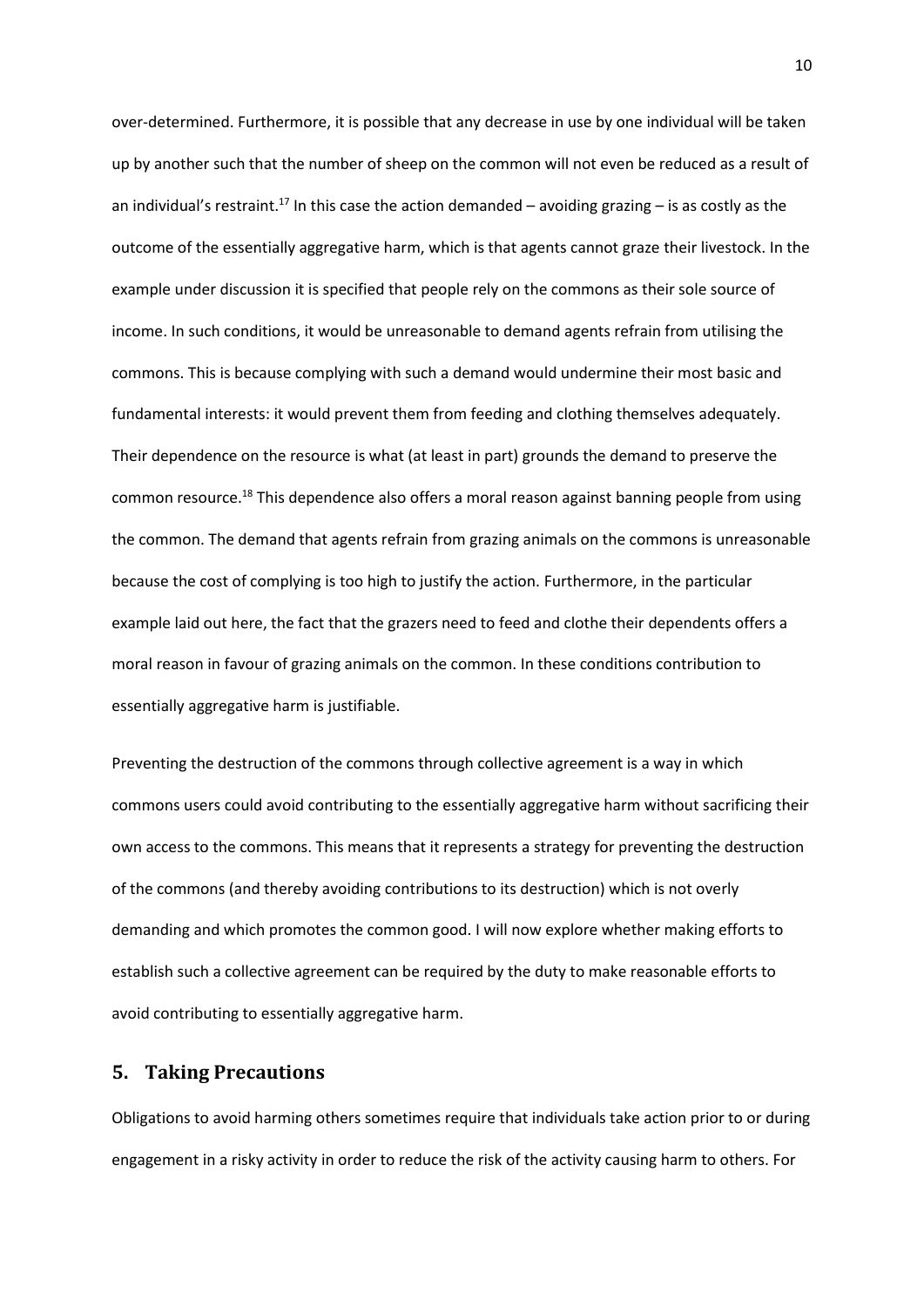example, those wishing to conduct firework displays are required to take certain precautions in order to avoid causing harm to others. Obligations to avoid harming others sometimes require exante precautionary action.

Although it is unreasonable to ask commons users not to graze any animals on the commons, it is not unreasonable to ask that they make efforts to establish a collective agreement that prevents the destruction of the common resource. My proposal is that each commons user has an obligation to make reasonable efforts to avoid contributing to the tragedy. Such an obligation requires that potential contributors make efforts to form a collective to prevent the tragedy. By working together agents can agree on a scheme and adopt an enforcement mechanism that provides reasonable assurance. Such a strategy would reduce to an acceptable level the risk of the commons being destroyed.<sup>19</sup>

Taking a precaution is never guaranteed to prevent one's actions causing harm. In the case of a fireworks display there remains a risk of injury. The precautions taken aim to reduce the risk of injury to an acceptable level. In the case of essentially aggregative harm, individual action aimed at trying to establish a collective agreement may not be successful. However, such efforts increase the likelihood that an agreement will be forged. If an agreement is forged then it becomes considerably less likely that the commons will be destroyed. Hence, making efforts to establish a collective agreement (in circumstances where such efforts increase the likelihood of an agreement being forged) reduces the likelihood that the commons will be destroyed. This means that efforts to establish such an agreement can be considered a precaution against contribution to essentially aggregative harm.

## **6. Unilaterally Cutting Down**

Marion Hourdequin has argued that individuals who contribute to a tragedy of the commons have an obligation to cut down their own contributions to the problem.<sup>20</sup> She suggests that in a tragedy of the commons each individual is obliged to restrict their own use of the commons. The obligation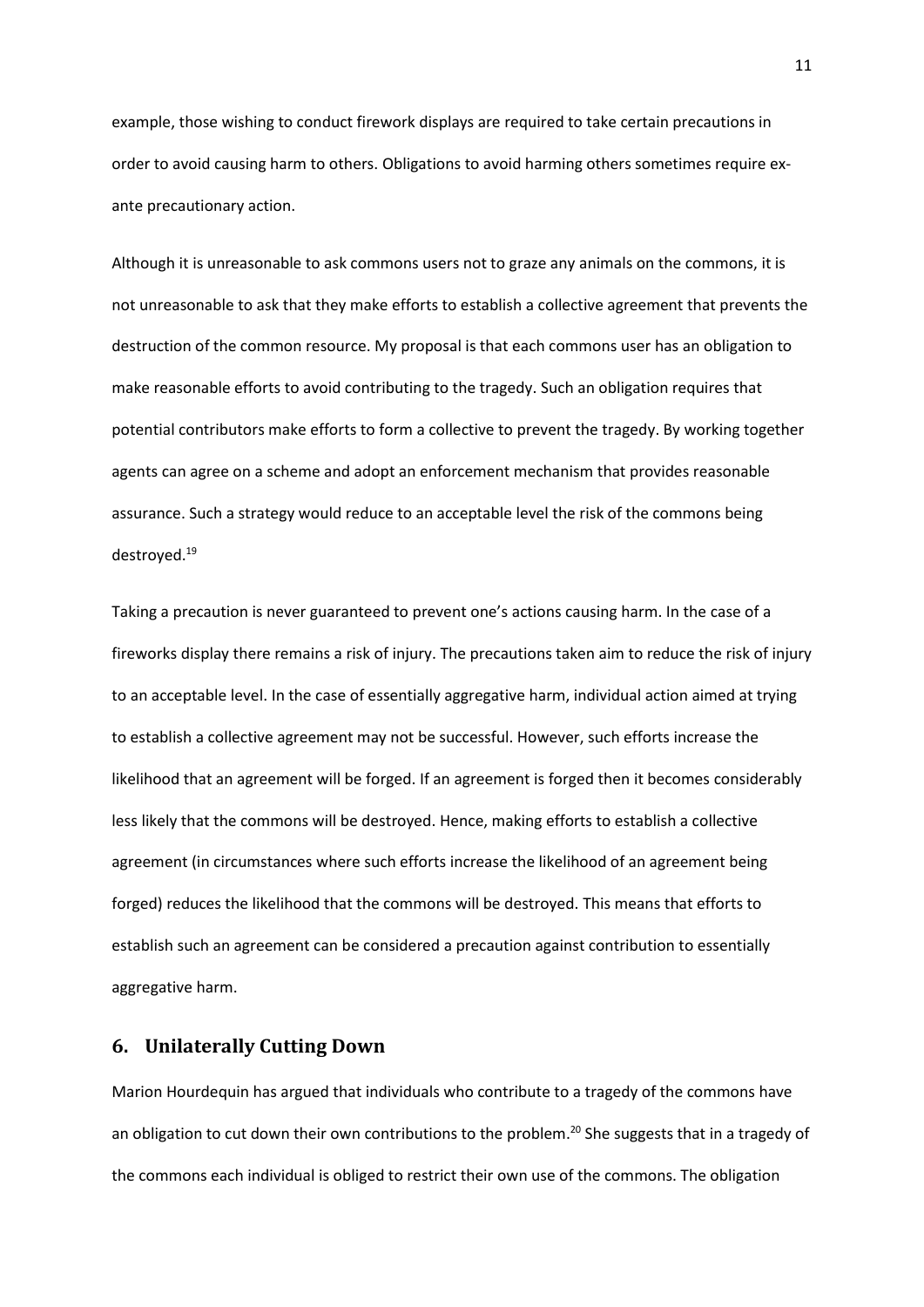Hourdequin identifies is an obligation to decrease contribution to essentially aggregative harm. She also recognises that there is an obligation to establish a collective agreement, however she does not discuss whether this is a negative or positive duty.

There may be an obligation to unilaterally cut down one's use of a common resource when it is threatened by overuse. However, the existence of such an obligation does not preclude the existence of an obligation to take reasonable precautions to avoid contributing to essentially aggregative harm. Those who cut back their use of the commons still causally contribute to the threat to the commons because they still use the resource. Hence, they still have an obligation to take precautions to avoid contributing to a tragedy of the commons.

However, taking action to reduce the number of animals one grazes could be seen as a precaution aimed at preventing the destruction of the resource. Hence it could be argued that such a precaution could be substituted for efforts to establish a collective solution. However, cutting back can only prevent an agent from contributing to the tragedy if enough other agents cut back such that the tragedy is avoided. In the absence of a general norm governing restraint, an essentially aggregative harm is still likely to emerge from the combination of the agent's actions with the actions of others. An individual choosing to cut back is unlikely to manage to avoid the destruction of the value of the common resource and thereby *avoid contributing* to the destruction of the commons. In contrast, making efforts to establish a collective agreement and some sort of assurance mechanism is a strategy more likely to prevent the destruction of the value of the commons. Making a collective action solution work so as to prevent contribution to essentially aggregative harm only requires a critical mass to establish an agreement and an assurance mechanism, whereas a strategy of unilaterally cutting down (in the absence of an assurance mechanism) requires almost universal compliance in order to be effective in preventing contribution to the destruction of the commons. Hence, it is a more effective *precaution* to take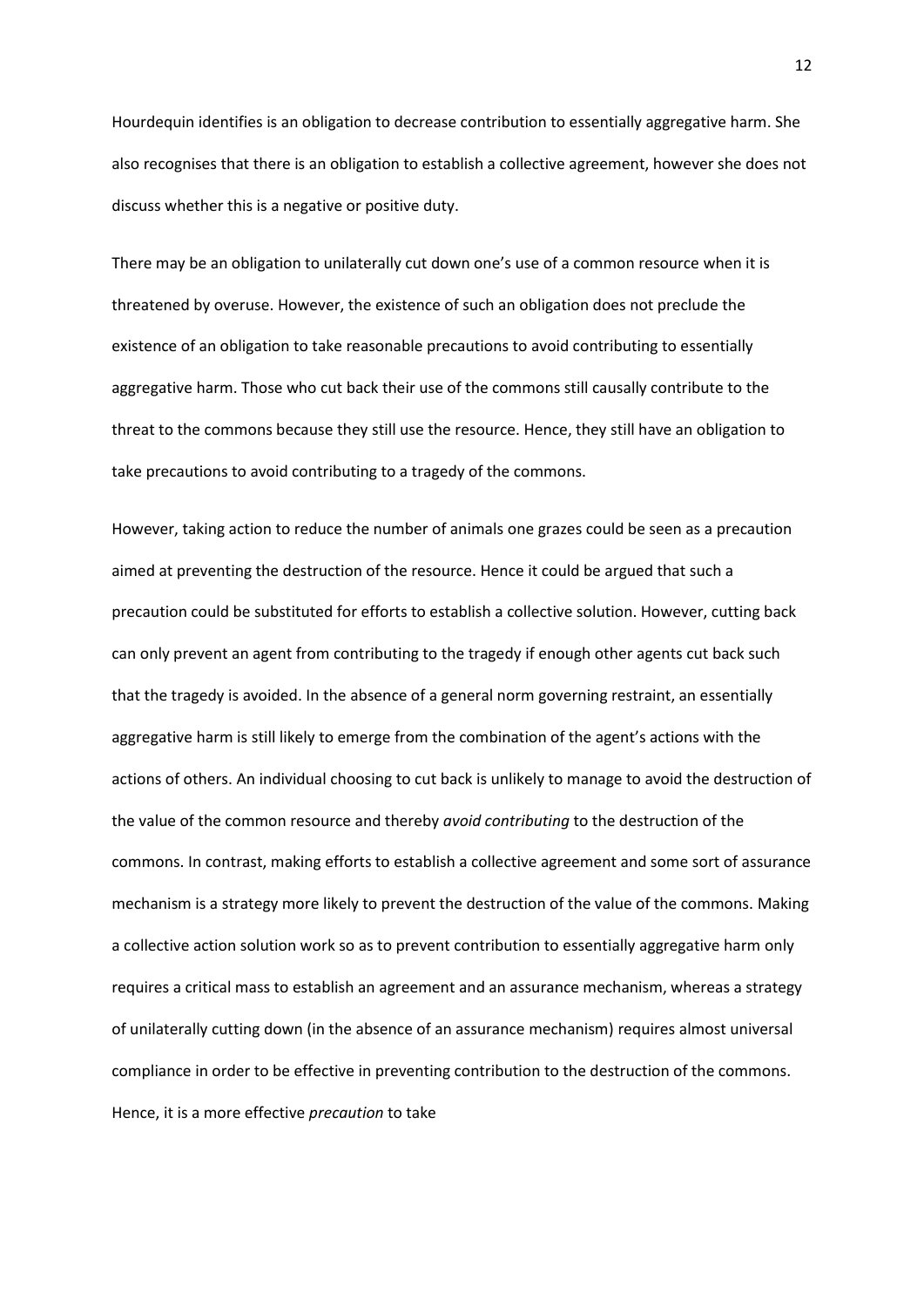If individual acts of restraint develop into a norm of restraint, then the destruction of the common resource could be avoided. However, without an explicit agreement there is no guarantee the commons will be protected even if all commons users seek to cut back to some degree. This is because in such a scenario it would be unclear how much any individual must cut down their contributions. Users may disagree about what constitutes their fair share of restraint and which factors dictate the size of their share of use. Only if a collective strategy is agreed upon can an individual know how much they need to cut down to ensure the tragedy is avoided.

The only reliable way to avoid these problems would be to establish a norm governing fair use of the commons and to adopt a mechanism capable of offering assurance that each individual will stick to the norm. In certain circumstances such a norm could emerge through reciprocal restraint, trust and casual discussion. Hourdequin suggests that individuals cutting back their use of a common resource can help to develop such a norm through communicating their intention not to overuse. She also suggests that such action can motivate others to also practice restraint and help to develop cooperative behaviour. <sup>21</sup> These observations seem plausible. Thus if agents practice restraint in order to try to establish a norm of restraint and cooperation they are in fact making efforts to establish an informal agreement and informal assurance mechanism. Alongside individual restraint such agents could also explain their behaviour to others and sanction those who do not follow their lead. In this way they can promote a norm of restraint and sanction it through disapproval.<sup>22</sup> In such circumstances this solution becomes a species of the sort of action recommended here.

The analysis here does not suggest that there is no moral reason for individuals in a potential tragedy of the commons to practice restraint. However, it is argued that restraint is not the best *precaution* to take in order to prevent contribution to essentially aggregative harm unless it is part of efforts to establish and enforce a social norm that can prevent the destruction of the resource.

It could be objected that it is only *unsustainable* use of the commons that contributes to its destruction. It could be argued that it is only those who use more than their fair share of the use the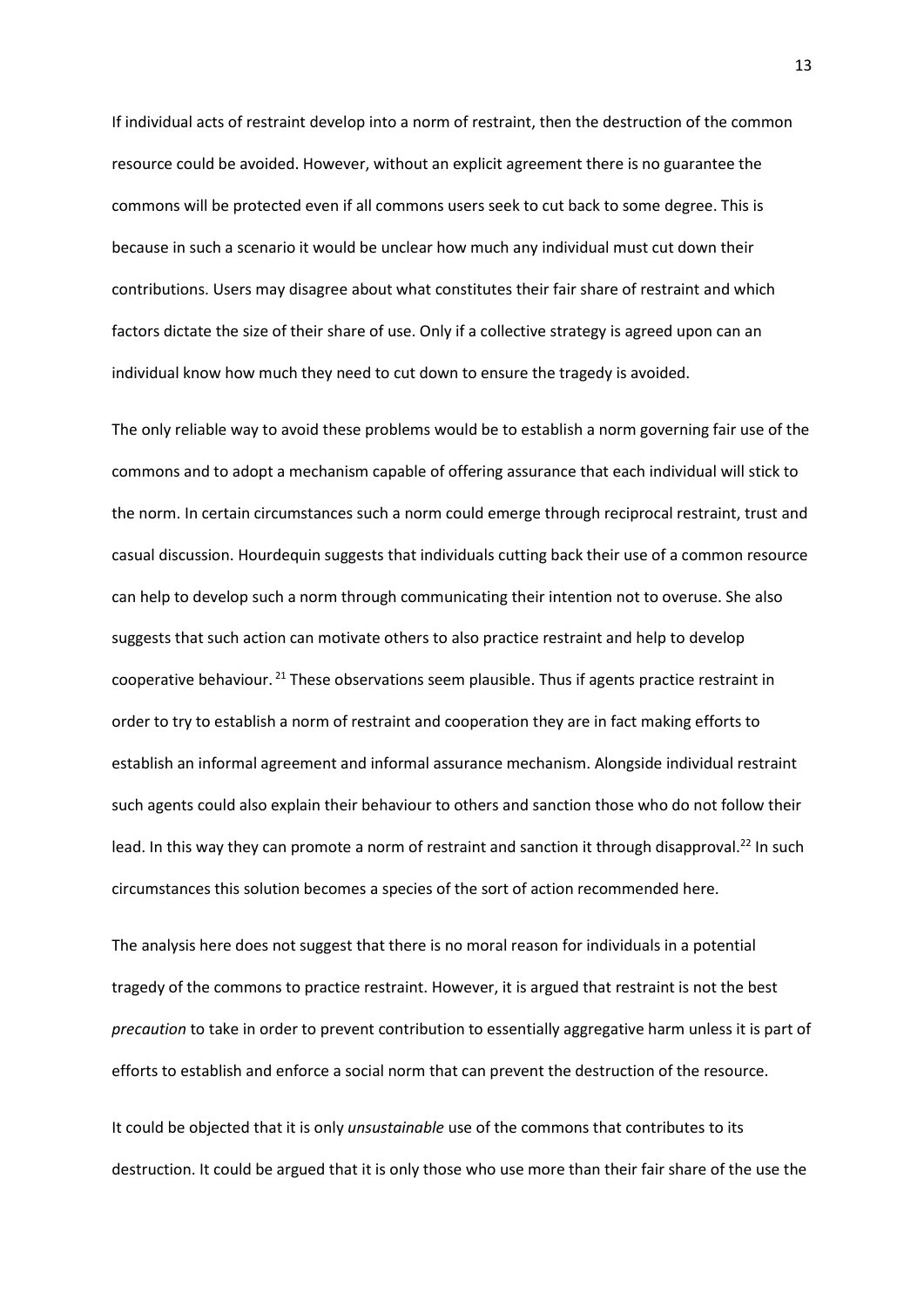commons can sustainably support who as an aggregate cause the destruction of the commons.<sup>23</sup> Thus those who only use the commons sustainably avoid contributing to the destruction. In contrast my account suggests that those who use only their fair share of what the commons can support still graze animals and therefore still are part of the aggregate who cause the destruction of the commons because their animals still contribute to the over-grazing. I will now discuss some problems with this rival understanding.

This rival understanding of the problem assumes that there is a fair share of sustainable use that applies even in the absence of any collective agreement. It advises commons users to stay within the limits of that fair share. However, in the absence of a collective agreement this may be difficult because commons users will not know the extent of their fair share. It could be assumed that each grazer is entitled to an equal number of animals. However, it can be argued that those grazers with larger families are entitled to more animals whilst those without children or other relatives to support are entitled to fewer. Furthermore, there may be some commons users whose skill set and level of ability is such that they can only rely on the common whereas others have skills and abilities which mean they can secure the same standard of living whilst grazing fewer animals. It could be argued that these individuals have a smaller fair share than others. Thus, there may be good faith disagreement as to what constitutes a fair share.

Furthermore, given this disagreement it is likely that no individual person can be sure that they have successfully determined what constitutes a fair share in isolation.<sup>24</sup> Even if the deliberations that individuals take alone can come up with a right idea of what moral criteria determines a fair share, determining how many animals they may graze will require substantial information about commons and substantial knowledge of other commons users' needs and situation. This will require a thorough knowledge of other commons users' needs and abilities. Thus it may be practically impossible as well as normatively problematic for any individual to calculate their own fair share of sustainable use of the common resource.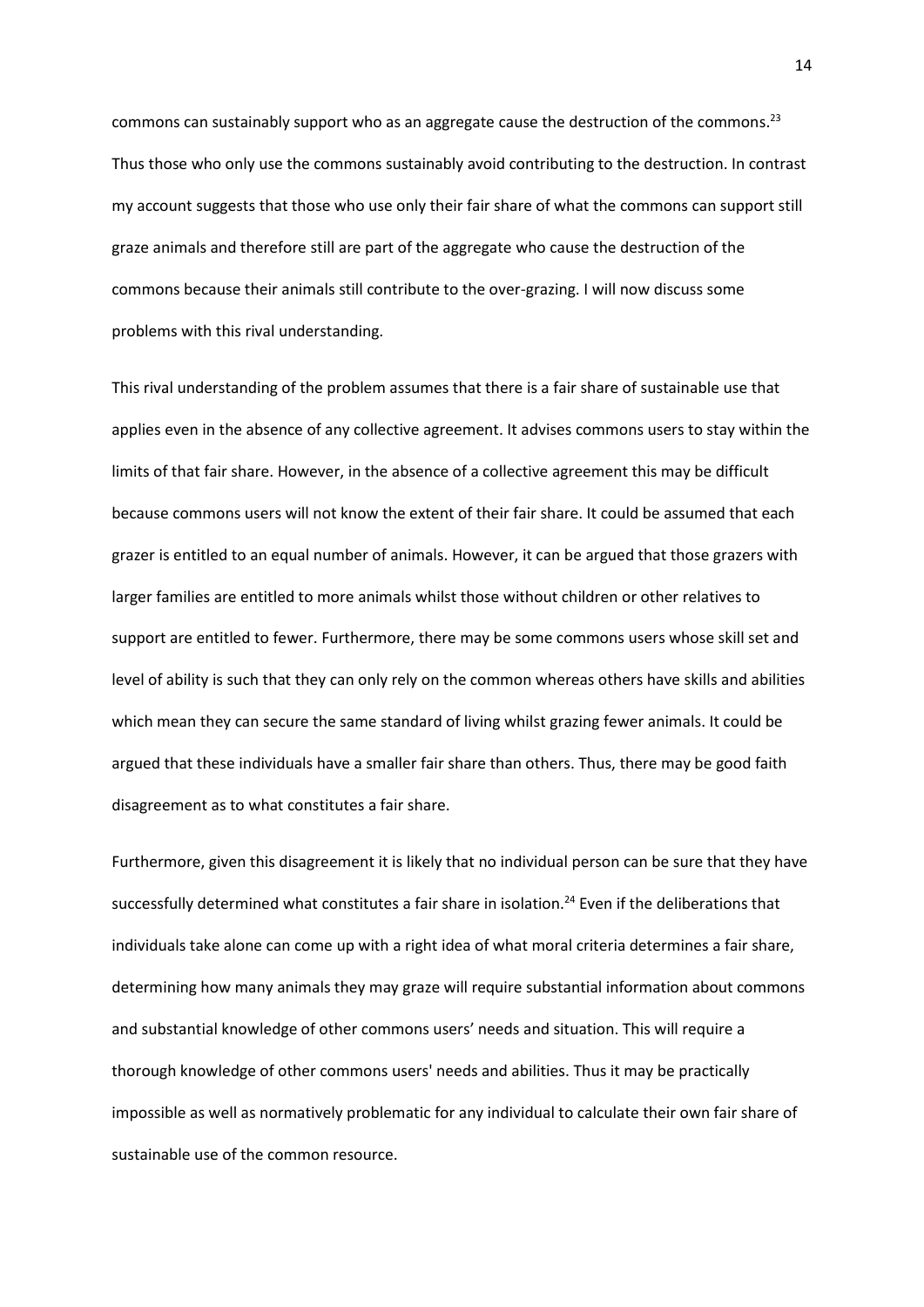Despite these problems a commons user may have a rough idea of what their fair share of use is and stay well within it. According to the alternative understanding of contribution, individuals who do so will avoid contributing to essentially aggregative harm. However, even if this 'sustainable use' understanding of the causes of the tragedy of the commons is correct, successfully establishing a collective agreement would both prevent contribution to harm and promote the common good, whereas unilaterally cutting back commons use to a sustainable level only prevents (one making a) contribution to harm. Thus even if the sustainable use understanding of contribution is correct there remains moral reason to prefer a strategy of seeking to establish a collective agreement. If it is true that only unsustainable use of the common contributes to the problem, in circumstances where a collective agreement fails to be established, the commons users' negative duty to avoid contributing to essentially aggregative harm will require that they cut back their use of the common to a sustainable level. That way they can guarantee they do not contribute to harm. However, the moral demand to promote the common good would also give agents in such a scenario reason to work towards a collective agreement.

## **7. Objections**

I have argued that those who graze animals on common land have an obligation to make efforts to form a collective and take action to prevent a tragedy of the commons as a precaution to avoid contributing to the tragedy. This obligation is in addition to the obligation to promote the common good identified by Baylor Johnson that also requires agents to take such action. Some objections to the obligation I have proposed will now be considered.

Establishing a collective and preventing a tragedy of the commons is a demanding project. However, the efforts required to maintain and enforce a collective agreement can be divided up between commons users and thus preventing a tragedy need not be overly demanding. However, establishing an initial collective agreement and institutions capable of sharing out duties will require substantial effort. Persuading enough commons users to support a collective agreement will require dedicating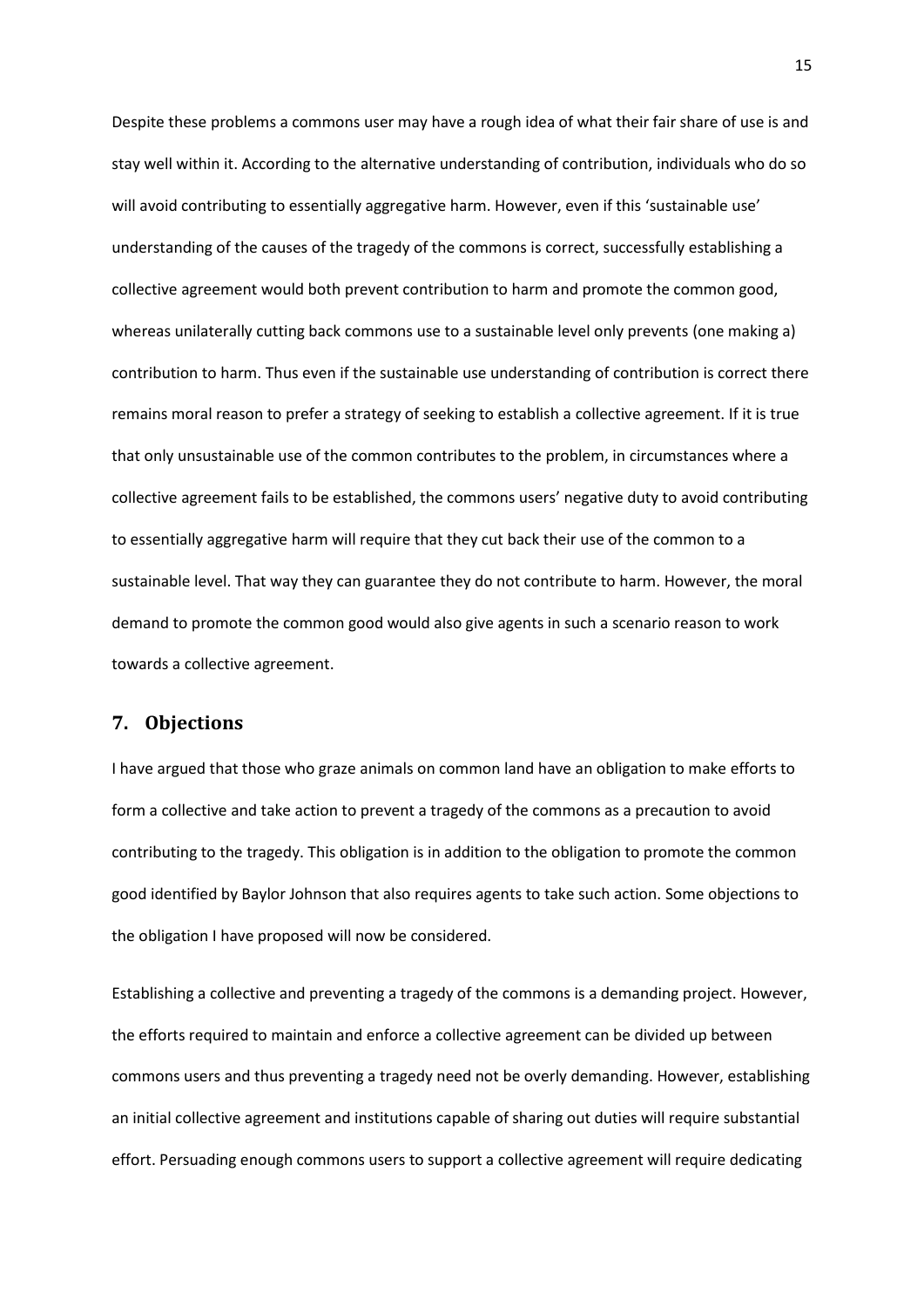a fairly substantial amount of time and effort to the project. An agent's time and effort could be otherwise spent at her own discretion; working to pursue her plans and living as she wishes. Fulfilling the demand outlined will thus substantially reduce the time, energy and resources agents have to pursue what is valuable to them and to develop the relationships that are important to them. Thus it could be that the obligation proposed could be rejected on the basis that it is overly demanding.

A sphere of activity in which individuals are free from the demands of others is essential to a decent life. However, the importance of such a sphere is unlikely to provide good reason to reject the demand that agents spend a reasonable amount of time and energy preventing the destruction of the commons. It is unlikely that other commons users should accept the excuse given that the destruction of the common land will leave them in a situation where *their* ability to pursue their life plans and live how they choose will be severely reduced.

One case in which the demandingness of the proposed duty becomes especially significant is when fulfilling an obligation may require neglecting other significant obligations. For example, suppose a parent has an obligation to provide for the needs of their young children. This obligation may limit what can be demanded of the agent in terms of precautions to avoid contributing to a tragedy of the commons. Each commons user will be in a unique situation in terms of ability to help with collective efforts to prevent a tragedy of the commons. Some will have other obligations, some will be in a position where contribution will be more costly, and others may have to dedicate the majority of their time to maintaining their existence. The obligation to make reasonable efforts will require different amounts of time and commitment from different individuals based on their precise circumstances.

That is to say, there is a limit to the precautions it is reasonable to demand an agent takes. Where the precaution is costly and its ability to limit harm marginal we do not demand that agents take precautions. The freedom of those who wish to take part in potentially harmful activities is balanced

16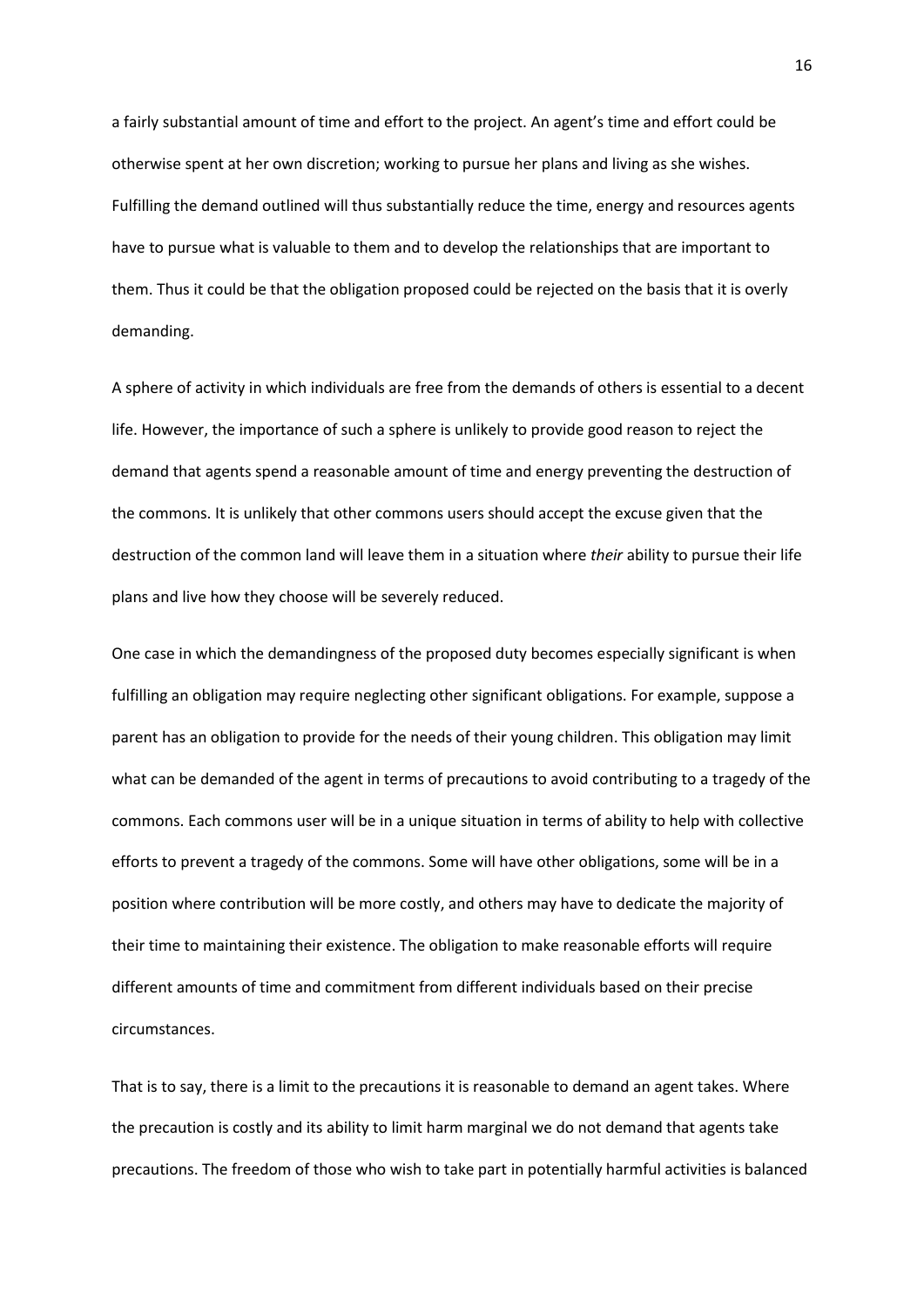against the risk of causing harm and the seriousness of that harm. Similarly, the obligation outlined only requires that agents take *reasonable precautions* to avoid contributing to essentially aggregative harm. The demandingness of a precaution must be balanced against the seriousness and likelihood of the threat in question.

In some commons examples the negative effects of the loss of a resource will be too small to justify the limitation to liberty a collective agreement to prevent that destruction would require. In these cases it may not be right to establish such an agreement. Similarly there may be situations where the costs of participating in collective action may be such that a demand to take part in it can be justifiably refused. Agents may also reject the demand to take collective action on the basis that the threat to the resource is too low to justify the demand for action. If the threat is unlikely to be realised, fulfilling the demand could be rejected on the basis that it is an acceptable risk. If the commons can cope easily with the current level of grazing and an increase is unlikely, then commons users are not required to establish an agreement to protect the commons. A balance must be established between the burdens imposed by a duty and the problem it attempts to avoid. The seriousness of the potential consequence in combination with its likelihood should be weighed against the difficulty and sacrifice involved in discharging the proposed duty and the likelihood that the efforts demanded will succeed.<sup>25</sup>

A further objection to my account may lie in an individual arguing that it is unfair to demand they make efforts to establish a collective agreement because even if they make reasonable efforts others are unlikely to join in collective action and as a result the destruction of the commons will not be avoided. If other commons users are apathetic and unlikely to participate in establishing a collective solution, then it may be unreasonable to demand that any particular individual makes efforts to establish a collective solution.<sup>26</sup> If a collective agreement is not secured, efforts expended on trying to establish such an agreement will have done nothing to lessen the aggregative harm. Worse still, agents who have made efforts to establish such a solution will be at a disadvantage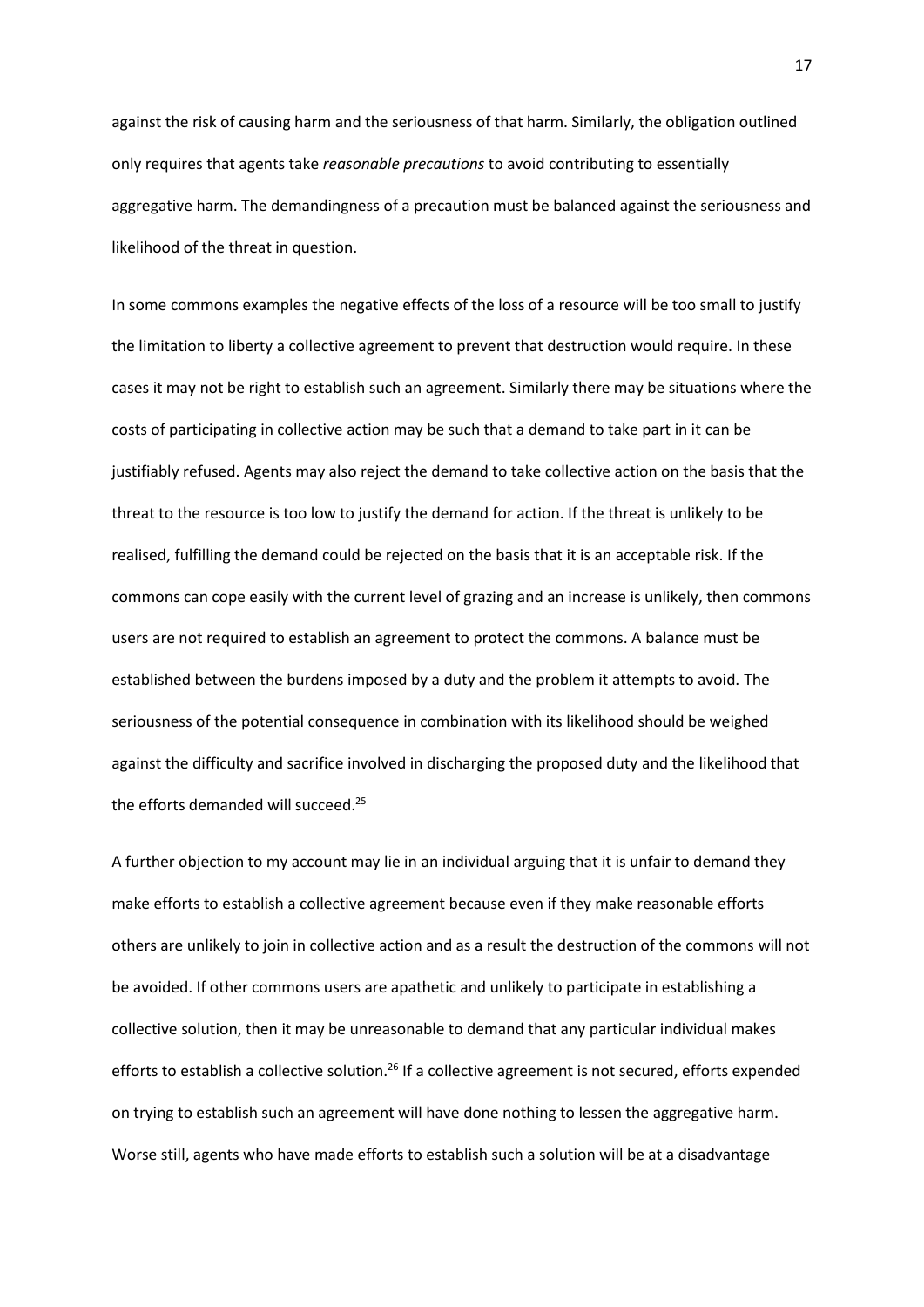compared to their fellow commons users. This is because they will have devoted time and effort to trying and failing to secure a collective solution rather than to any of the other things they could have been doing with their time.

Alternatively, it could be argued that whether or not the individual contributes to establishing a collective solution will have no significant effect on whether the tragedy occurs. This problem is sometimes known as 'inconsequentialism'. The accusation is that for any individual agent, that agent making efforts to establish a collective solution cannot make any significant difference to the outcome. This is used to suggest that there is no moral reason to take the action recommended.

Both the outlined objections suggest that efforts to establish collective institutions have no effect on future contributions to essentially aggregative harm. It is difficult to see why such efforts should be seen as necessary precautions if they are unlikely to have any effect on future contributions to the destruction of the resource.

However, in the commons case discussed, a collective solution is not necessarily doomed to failure, nor is it the case that an individual's efforts to establish a collective solution will necessarily be insignificant. It is likely that commons users will cooperate since a collective solution allows them to fulfil their obligations and promote their own interests Furthermore, if there are only a relatively small number of commons users, supporting or proposing a collective solution can make a significant to difference to its likelihood of success.

In circumstances where there are large numbers of commons users who are fairly uncooperative the above objections may pose a serious problem to a collective action solution. However, even in circumstances of widespread apathy and numbers large enough to make individual choices insignificant there may be moral reasons to pursue precautionary action even if its chances of success are slim. Many accounts of moral reasoning argue that it is not just the likely consequences of a particular action that can ground an obligation to take action. For example, recent work on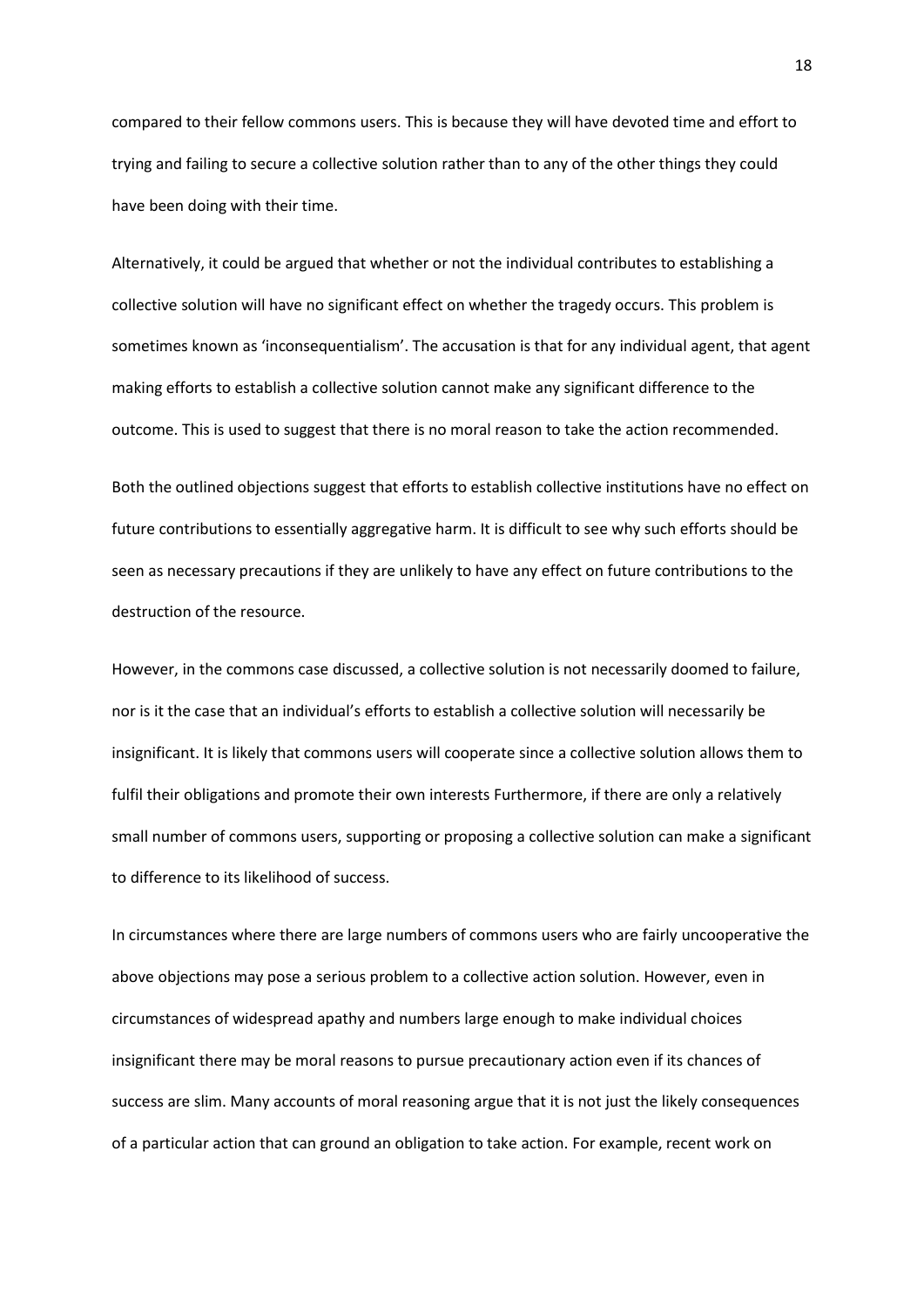patterned principles of action from Christopher Woodard offers an account of moral reasons that do not rely on the likely consequences of a particular action.<sup>27</sup> Woodard's account suggests there can be moral reasons to play one's part in a pattern of action based on the likely consequences of the pattern considered as a whole. Thus he argues that a marginal contribution to a larger collective effort can be morally required. Furthermore, Woodard even argues that the moral reason in favour of a particular pattern of action can offer moral reason in favour of taking an action which is part of that pattern even if it is unlikely that others will perform their part in the pattern. This suggests that one can be obliged to promote a collective solution even if is unlikely that sufficient others will join in the effort.

Shelly Kagan has also recently produced work offering reasons to take action in circumstances where we are uncertain whether our action will make a significant difference.<sup>28</sup> Kagan explains that in cases where a change in outcome requires the number of individuals who take action to pass a certain threshold it can appear that whether or not any particular individual takes action is unlikely to have any effect on outcomes. Kagan compares these cases to examples where every individual action makes a small difference and shows that in threshold cases an individual taking action has a small chance of making a larger difference and that this fact can ground a reason to take the action in question just as much as having a hundred percent chance of making a much smaller difference.

These arguments suggest that there is much that can be said to blunt the force of inconsequentialist objections to my account. That said, all I can do here is point to these responses. A full explication of the issues would take the argument too far from the purpose of the paper.

## **8. Conclusions**

It has been suggested that the destruction of a common resource through overuse is a form of essentially aggregative harm. Baylor Johnson argues that agents have positive obligations to try to prevent the destruction of a common resource through a collective agreement. I have argued that commons users must take such action as a part of an obligation to take reasonable precautions to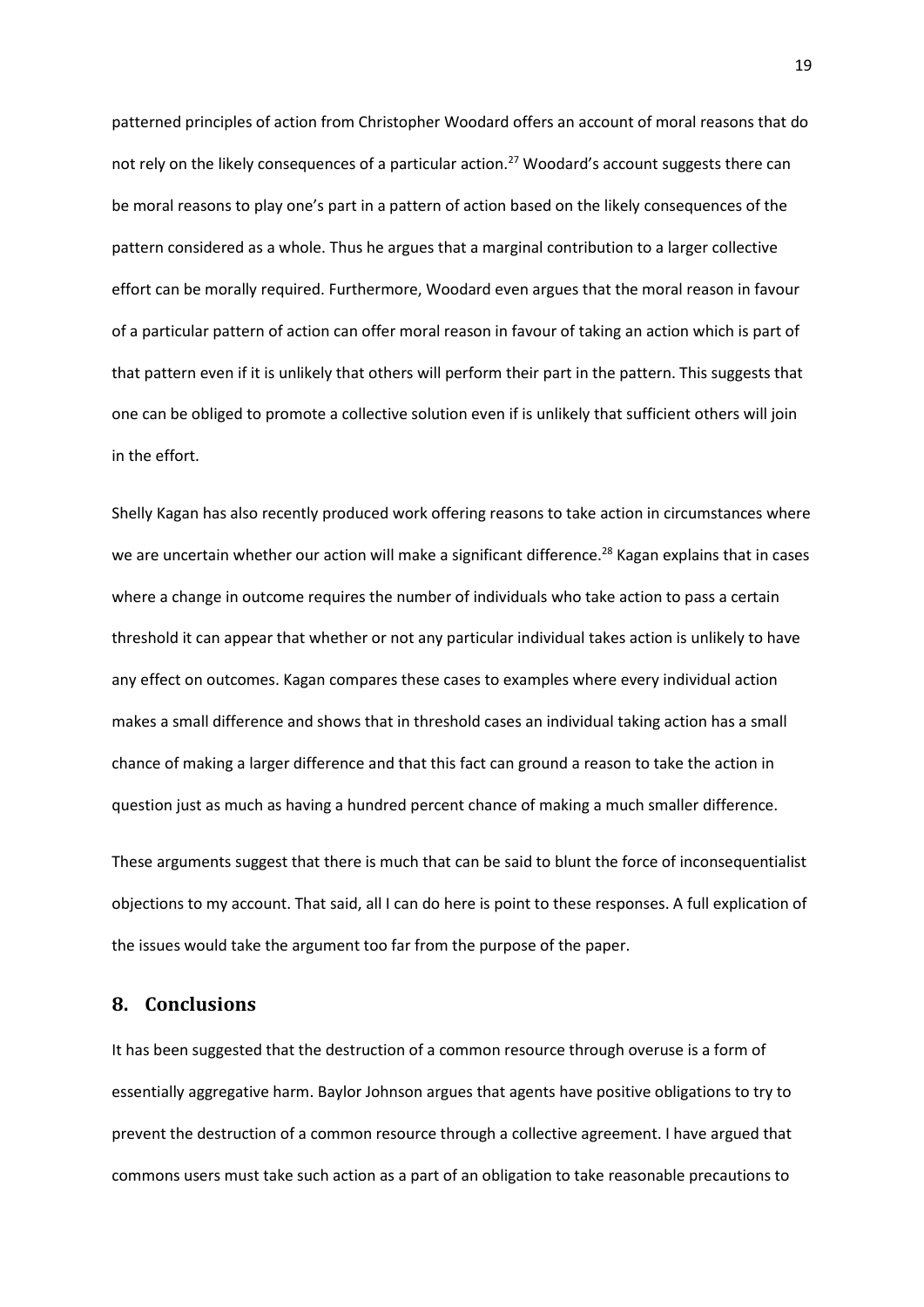avoid contributing to essentially aggregative harm. I have briefly considered possible objections to the demand to make efforts to prevent the destruction of common land as a precaution to avoid contributing to essentially aggregative harm. Some of these objections offer reasons to limit the cases in which the obligation applies and the amount of effort the obligation can demand. I have discussed considerations that should guide judgement on this matter. I have also suggested two routes that could be employed to defend the idea that commons users must contribute to establishing a collective agreement to avoid the destruction of the commons against the objections that such efforts are unlikely to work and that any contribution to such efforts will not make a significant difference to outcomes.

Some of these routes may also offer reason to support an obligation to cut down one's use of the commons unilaterally. I have argued that as a solution to the destruction of the commons this option remains suboptimal compared to my proposed solution. Furthermore, I have pointed out that the strategy of trying to establish a collective agreement is more reasonable in its demands: it does not ask individuals to reduce their use of the commons in conditions where this sacrifice is unlikely to prevent the destruction of the resource and they are likely to be disadvantaged relative to others.

There are a diverse range of cases that mirror the commons example in that no individual factor or action can be identified as their cause. In many of these cases collective action represents the most effective route through which harm can be avoided. Possible examples range from environmental problems such as human-accelerated climate change to economic problems such as the prevalence of poverty wages in manufacturing worldwide, to social problems such as the unreasonable grooming standards expected of women in many cultures. As in the commons scenario, those who contribute to these social problems often do not intend to make contributions to these outcomes. Furthermore, contributors are unable to prevent their contribution without substantial personal cost. In some cases unilateral change is impossible. This is the case when the harm is caused by the amalgamation of a set of complex practices engaging many disparate individuals and participation in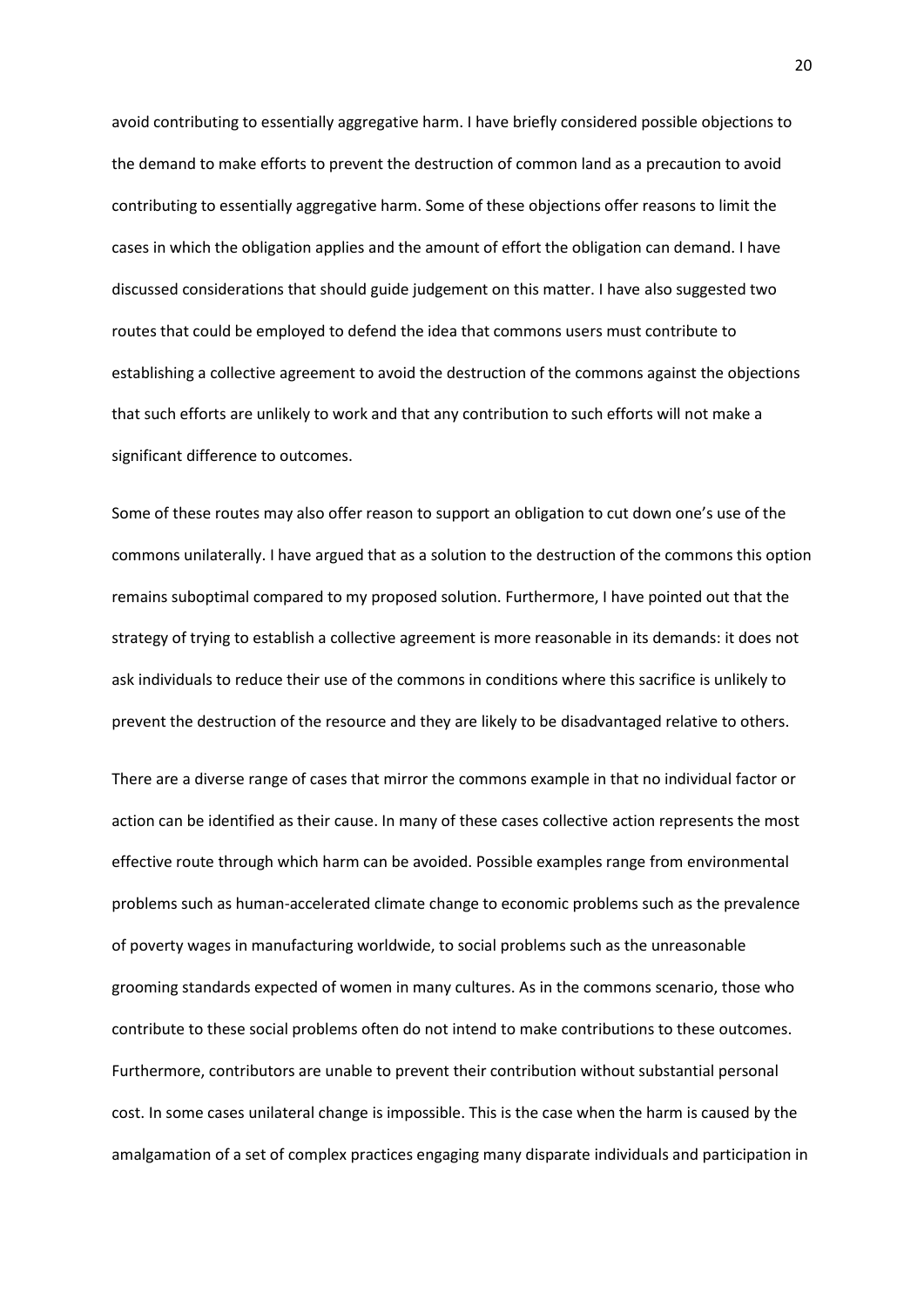these practices is the only available way to access essential resources. A final similarity is that those who contribute often regard avoiding such contributions as not necessary because such a change in behaviour would have no significant effect on the social problem in question.

My analysis here suggests that those who contribute to these problems have obligations to work with others to establish collective solutions to these problems: they must make efforts to establish a collective system of regulation and adjustment that allows them to prevent the essentially aggregative harm from emerging. These obligations apply even if it cannot be reasonably demanded that agents refrain from making contributions to these problems. I have argued that negative duties to make reasonable efforts to avoid contributing to essentially aggregative harm require such action in addition to obligations to promote the common good and the rational demands of prudence.

*Elizabeth Kahn, Justitia Amplificata Centre for Advanced Studies, Goethe-Universität Frankfurt am Main, Fachbereich Gesellschaftswissenschaften, Campus Westend – PEG Gebäude, Hauspostfach 12, Grüneburgplatz 1, 60323 Frankfurt am Main. kahn@em.uni-frankfurt.de*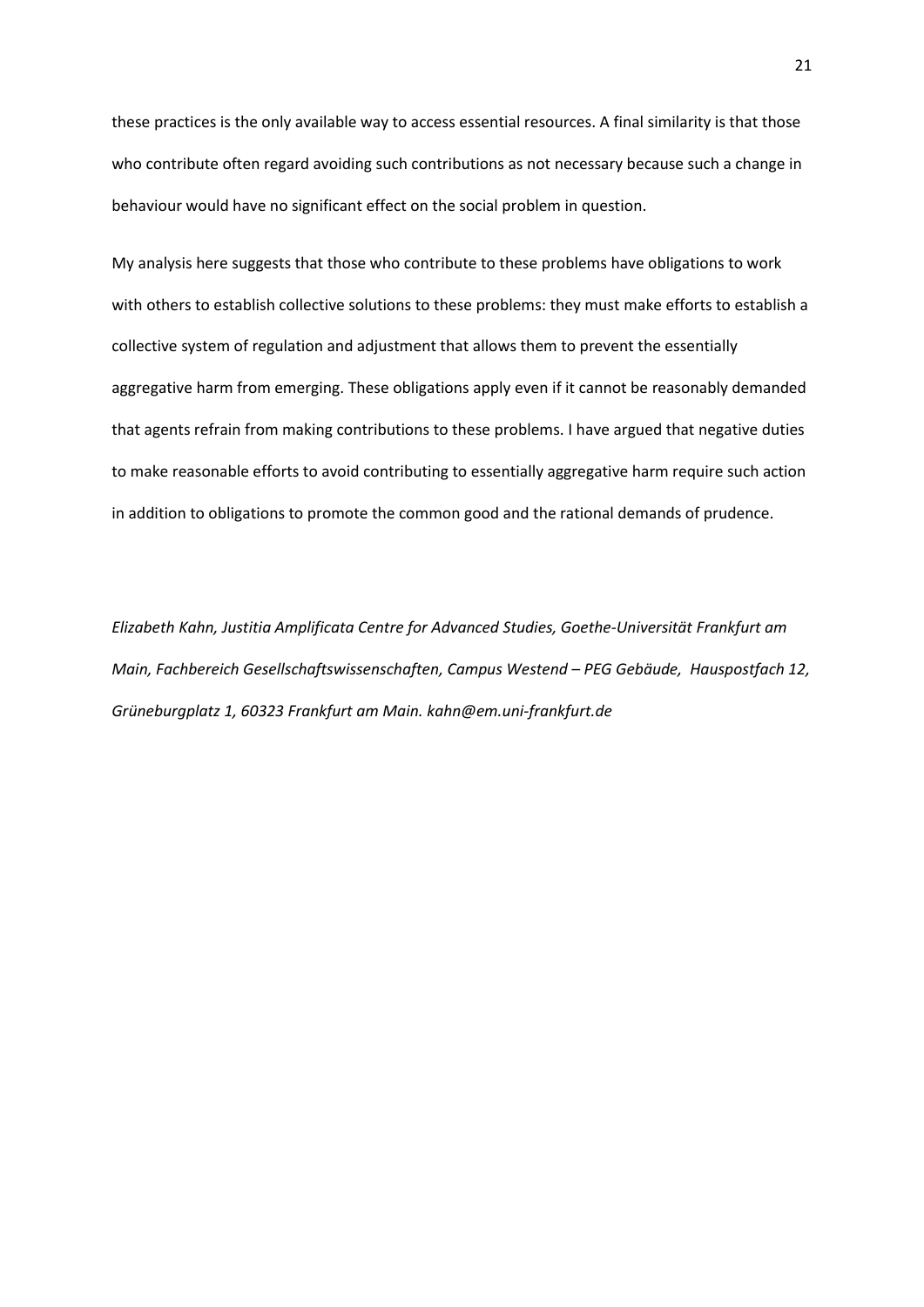# NOTES

1

<sup>2</sup> Garett Hardin, 'The Tragedy of the Commons', *Science*, 162 (1968):1243 - 1248.

<sup>3</sup> Hardin op. cit., p. 1247.

<sup>4</sup> Baylor Johnson, 'Ethical Obligations in a Tragedy of the Commons', *Environmental Values*, 12, 3 (2003):283.

<sup>5</sup> Thomas Pogge has developed an account of how taking certain actions can allow agents to fulfil negative duties. See Thomas Pogge*, World Poverty and Human Rights: Cosmopolitan Responsibilities and Reforms*  (Cambridge: Polity, 2008). Pogge's account is based on the idea that agents who contribute to the imposition of unjust institutional orders can *compensate* for these contributions by taking other actions to shield the victims or promote an end to the harm such that *overall* they cannot be said to contribute to harming the victims. The sort of compensatory action Pogge recommends can count as a precaution of the kind recommended here if it lowers the risk of an agent contributing to essentially aggregative harm.

<sup>6</sup> My analysis here suggests that fulfilling negative duties can require establishing collective institutions with the power to regulate human action and interaction. This suggests that negative duties alone may be enough to ground a demand to establish and support political institutions.

 $<sup>7</sup>$  The obligation to avoid harming others is not without qualification. There may be circumstances in which</sup> harming others is not immoral. In these cases the causing of suffering or dis-benefit can be justified using moral reasons. Possible cases where harm is not proscribed may include cases where the harmful action is justified because it is either unavoidable, consented to, required to neutralise an innocent threat or a form of justifiable punishment.

#### 8 Johnson op. cit., p. 283.

<sup>9</sup> Marion Hourdequin, 'Climate, Collective Action and Individual Ethical Obligations', *Environmental Values,*  Environmental Values 19 (2010): 443–464. In her later discussion of the tragedy of the commons Hourdequin suggests that using more than one's share of the commons contributes to harm and restraining one's use contributes to benefit. However she does not further develop or defend this view. See Marion Hourdequin, 'Climate Change and Individual Responsibility: A Reply to Johnson,' *Environmental Values,* 20, (2011): 162. I offer an alternative understanding of contribution in this paper.

<sup>10</sup> Tracy Isaacs, *Moral Responsibility in Collective Contexts* (Oxford: Oxford University Press, 2011), pp.23-25.

<sup>11</sup> Virginia Held has argued that in certain circumstances a random collective can be held responsible for failing to form a collective and failing to take action. See Held, Virginia Held 'Can a Random Collection of Individuals be Responsible?', *Journal of Philosophy*, 67(1970): 471–481. It could be that the aggregate can be held responsible for failing to avoid the tragedy because they have an obligation to form a collective and avoid causing it. However, there are difficulties with ascribing liability, moral responsibility or obligations to nonagents like aggregates. This article avoids ascribing liability or obligations to aggregates that together cause essentially aggregative harm. It instead it considers what an individual agent who contributes to essentially aggregative harm is obliged to do. For a discussion of the agency objection to ascribing responsibilities to aggregates and possible ways to overcome it see: Bill Wringe, 'Global Obligations and the Agency Objection', *Ratio*, 23, 2 (2010): 217-231.

<sup>12</sup> For an instance of harm to be classified as essentially aggregative it need not be the case that the acts in question do not increase the amount of harm done. However, if it is the case that harm is significantly increased by the number of actors involved there may be additional moral reason not to contribute.

<sup>&</sup>lt;sup>1</sup> I would like to thank Matt Matravers for reading many drafts of this paper and helping me to develop my ideas. I would also like to thank Amy Pao, Thomas Pogge, Uwe Steinhoff, and two anonymous reviewers for their very helpful comments on previous drafts. Whilst writing this article I have been generously funded by an AHRC doctoral scholarship at the University of York. Without their support this article would not have been possible. I have been lucky enough to be supported whilst revising this paper by a post-doctoral fellowship from Justitia Amplificata Centre for Advanced Studies at the Goethe University in Frankfurt for which I am also very grateful.